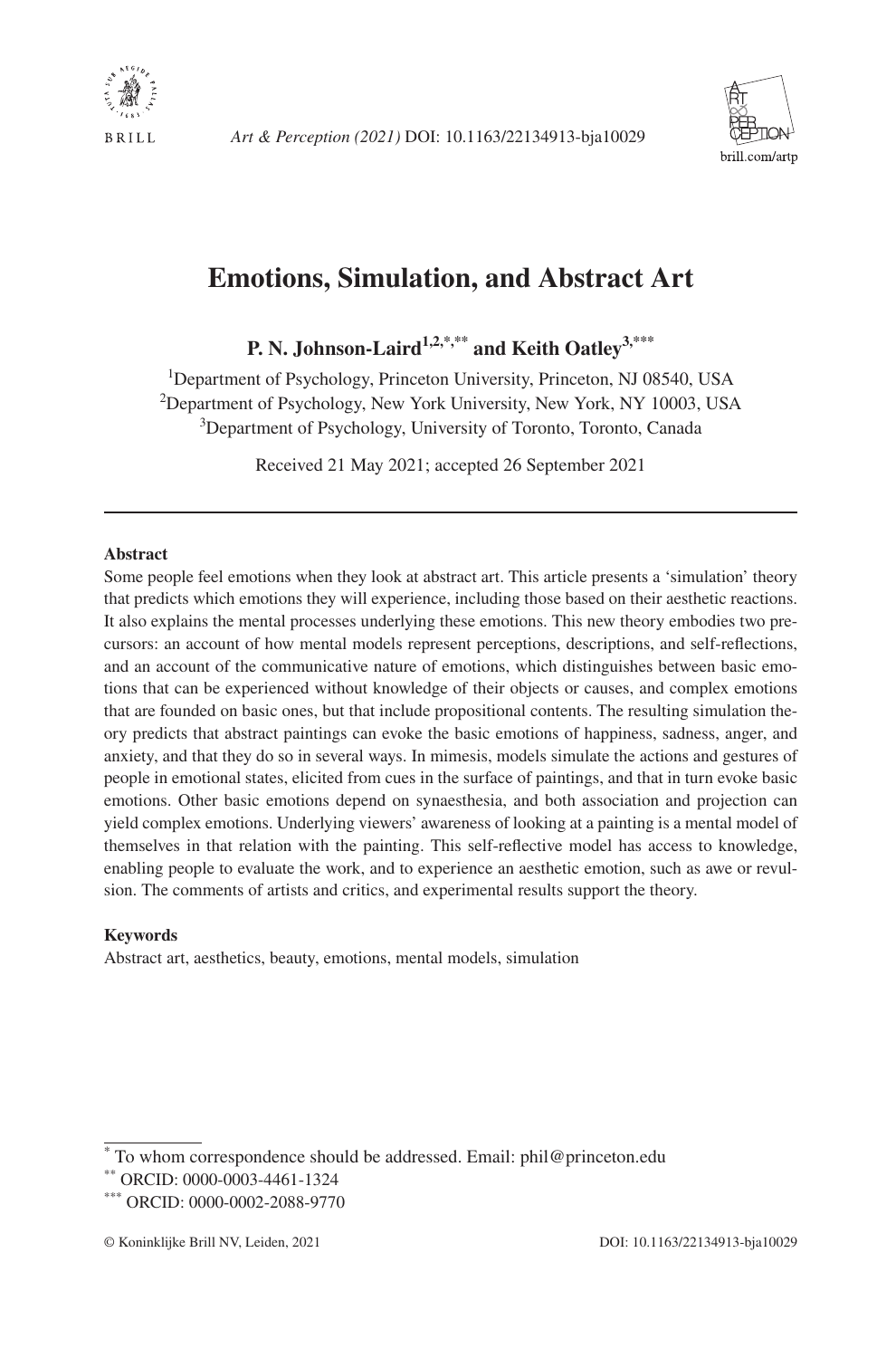### **1. Introduction**

People look at works of visual art for various reasons. The three most salient seem to be to evaluate them, to feel emotions, and to gain artistic and intellectual insights. The literature on these topics is too vast to digest here, and so we have chosen to focus on abstract art, and a mystery that it shares with pure music. Even though music and abstract art are not about anything—they express no propositions, they both can evoke emotions and aesthetic experiences. Indeed, recent studies have localized regions of the brain that are active during such aesthetic experiences (e.g., [Boccia](#page-25-0) *et al.*, 2016; [Cela-Conde and](#page-25-1) [Ayala, 2018](#page-25-1); [Ishizu and Zeki, 2011;](#page-27-0) [Pepperell, 2018;](#page-29-0) [Vessel](#page-31-0) *et al.*, 2013; [Zeki,](#page-32-0) [2004](#page-32-0)). These studies have initiated the field of neuroaesthetics, and they have shown that art, even its abstract variety, evokes emotions. Other recent studies have led to cognitive theories of what the brain computes in perceiving art. The Vienna Integrated Model of Art Perception (VIMAP) describes seven stages in the perception of visual art, with feedback between them, and it characterizes various essential processes ‒ cognitive appraisals and interpretations of meaning – and their role in the evocation of emotions [\(Pelowski](#page-29-1) *et al.*, 2017). The approach has influenced our own theorizing. Three questions, however, remain unanswered:

- First, which particular emotions does abstract art evoke?
- Second, granted that it evokes certain emotions, what mental processes underlie their evocation?
- Third, what underlies aesthetic emotions to abstract art?

Existing theories have answered in part some of these questions. None provides complete answers to them all, e.g., they do not describe the particular emotions that abstract art evokes. We have formulated a new *simulation* theory that aims to answer the three questions in detail.

The simulation theory is based on two precursors, which we have described elsewhere: the theory of mental models (see, e.g., [Johnson-Laird, 1983](#page-27-1); [Johnson-Laird](#page-27-2) *et al.*, 2021), and the communicative theory of emotions (see, e.g., [Oatley and Johnson-Laird, 1987;](#page-29-2) [2014\)](#page-29-3). Our focus is on those components of them that contribute to the simulation theory. In what follows, this article presents the mental model theory (Section [2](#page-2-0)) and the communicative theory of emotions (Section [3](#page-3-0)). It outlines how their combination in the simulation theory applies to representational art (Section [4\)](#page-8-0). It then applies the simulation theory to abstract art (Section [5\)](#page-9-0), spelling out the set of basic emotions that it should evoke, how it evokes them, and summarizing the theory's testable predictions. It shows how a model of one's own self underlies awareness and aesthetic judgements that evoke emotions (Section [6\)](#page-16-0). It reviews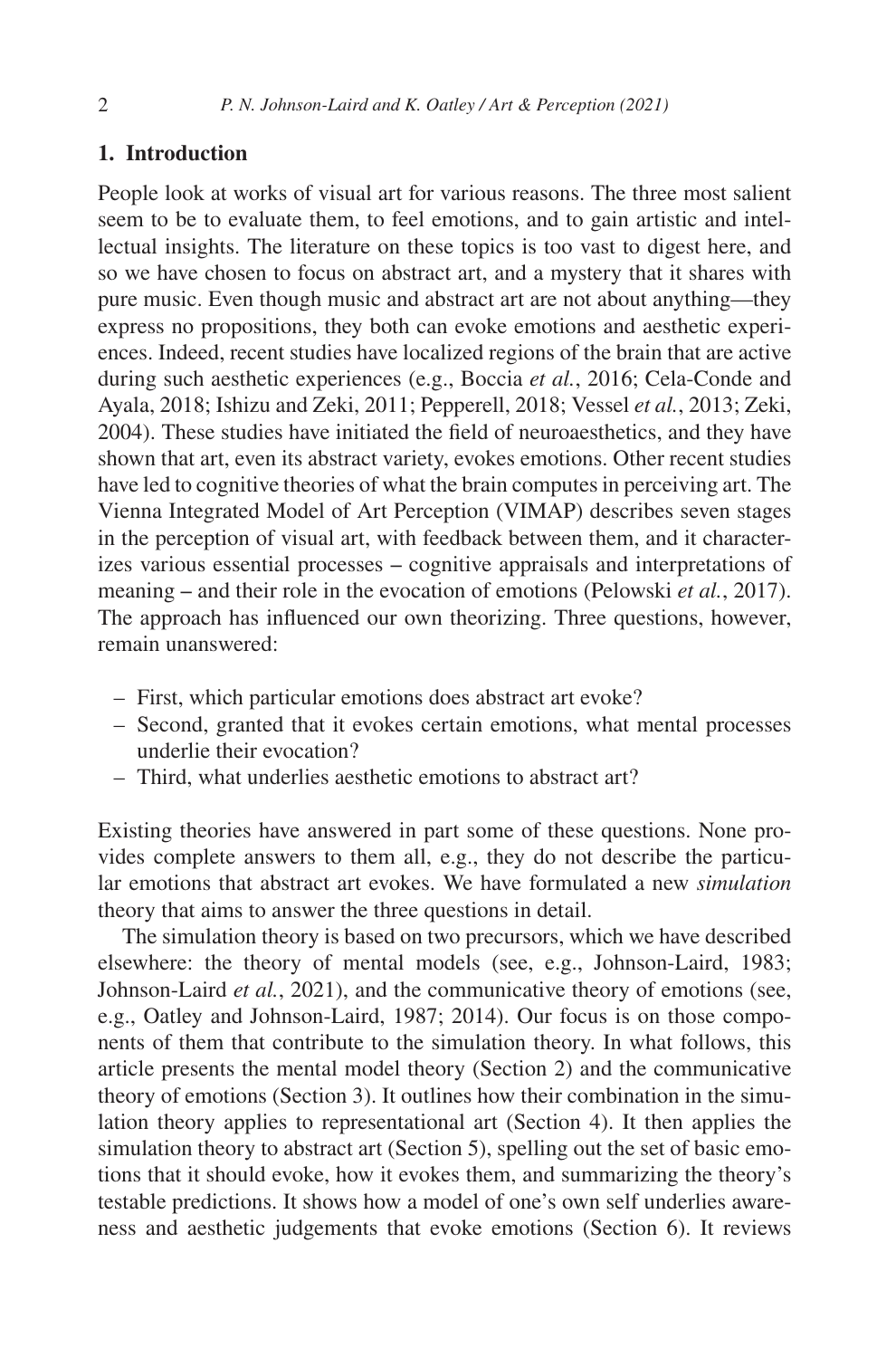evidence for the simulation theory (Section [7](#page-19-0)). And it concludes with answers to the three principal questions (Section [8](#page-23-0)).

### <span id="page-2-0"></span>**2. Mental Models and Simulation**

The idea of mental models goes back to [Craik \(1943\)](#page-25-2), who suggested that humans construct small-scale models of the world in order to make decisions. These models, he suggested, need not have any structural resemblance to what they represent. What matters is only that given an input, they yield the same output as occurs in reality (ibid., p. 51). In contrast, the more recent mental model theory postulates that they are *iconic,* that is, their structure corresponds insofar as possible to the structure of what they represent [\(Johnson-Laird,](#page-27-1) [1983](#page-27-1), p. 125). So, iconic models underlie visual images, whether perceived ([Marr, 1982\)](#page-28-0) or imagined [\(Johnson-Laird, 1983\)](#page-27-1), and they are also the result of understanding descriptions. Reasoning is based on these models. In contrast, alternative theories postulate that the 'language of thought' is made up from syntactically structured strings of symbols, such as occur in computer programs [\(Fodor, 1975;](#page-26-0) [Pylyshyn, 2003](#page-30-0)). For many years, psychologists likewise took for granted that human reasoning was based on logical rules of inference that manipulated such strings (e.g., [Rips, 1994](#page-30-1)). Experiments refuted this hypothesis. The difficulty of inferences did not depend on the number of steps in formal proofs designed to predict it (see [Johnson-Laird and Byrne, 1991,](#page-27-3) for a review). Consider, for instance, this spatial inference:

- The circle is on the left of the rectangle.
- The square is below the circle.
- Therefore, the square is diagonally below and to the left of the rectangle.

If its premises are represented as strings of symbols, such as those from proofs in logic:

- On-left-of (circle rectangle).
- Below (square circle).

they call for complex rules of inference, or axioms, that make possible conclusions such as the one above. Cognitive scientists have tried to formulate such rules, but it is difficult to ensure that they are complete (ibid., p. 95). A much simpler solution is to use the meanings of the premises to construct a mental model of the spatial layout (ibid., p. 96):

 $O$   $\Box$ 

□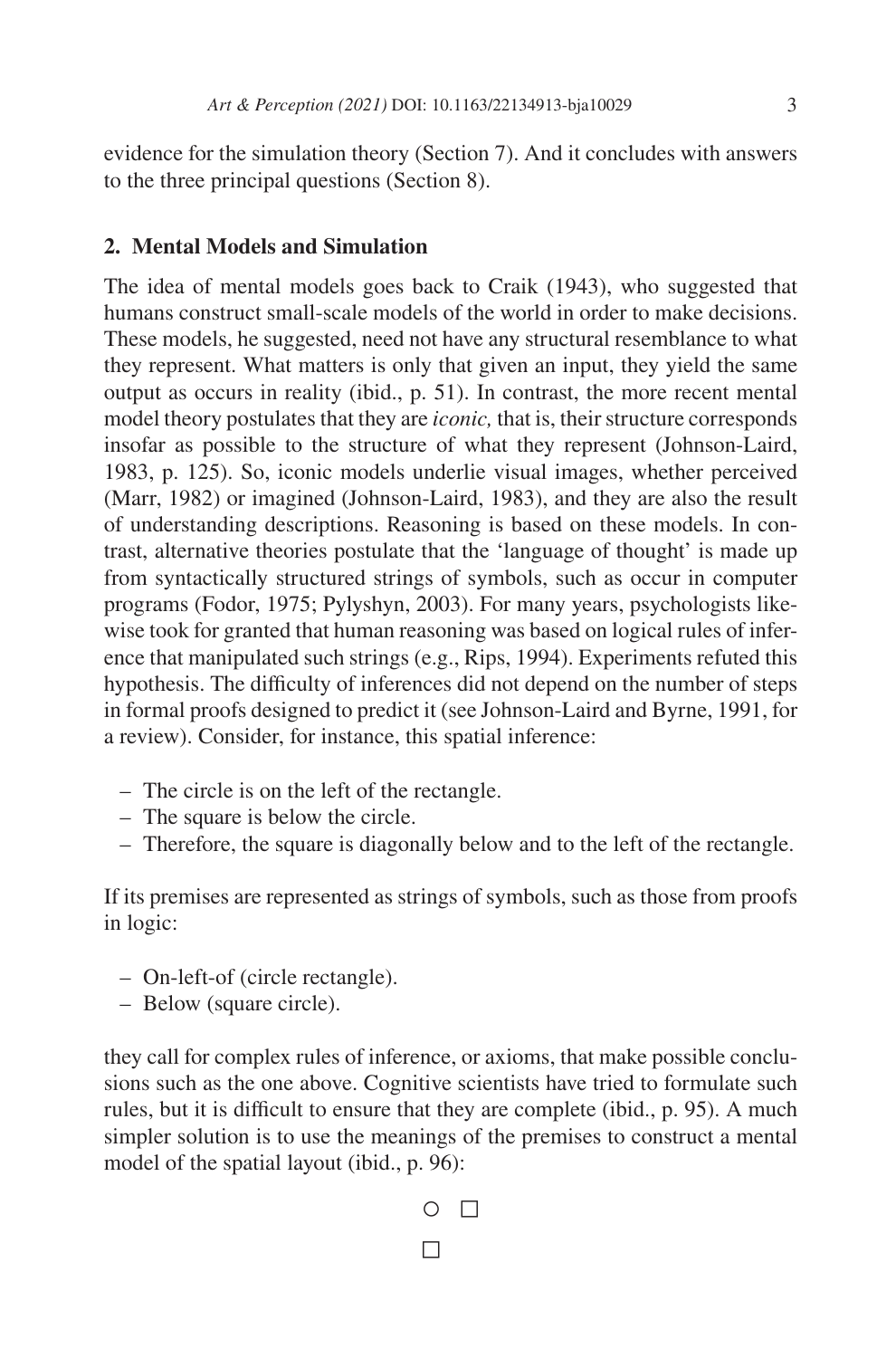This layout is from Malevich's abstract painting of 1915: *Suprematism Self Portrait in Two Dimensions*. However, models can be abstract and contain symbols for concepts that are impossible to visualize, such as possibility, intention, and ownership ([Johnson-Laird, 1983,](#page-27-1) p. 416). Their structure still yields inferences, and the number of distinct models needed for a valid deduction predicts its difficulty (e.g., [Johnson-Laird and Byrne, 1991](#page-27-3)).

Other evidence for mental models occurs in studies of the imaginary rotation of objects, which show that people can rotate models in the picture plane and in depth [\(Metzler and Shepard, 1982](#page-28-1)). When individuals envisage a set of pulleys or cogs, their mental models animate the movement of each cog one at a time (e.g., [Hegarty and Just, 1993\)](#page-26-1). Kinematic models unfold in time to simulate a temporal sequence of events. They enable individuals to imagine movements of cars in a train on a railway track in order to rearrange them ([Khemlani](#page-27-4) *et al.*, 2013). Analogous simulations are crucial for readers to understand novels and short stories, and to empathize with their characters (e.g., [Mar, 2018](#page-28-2); [Mar and Oatley, 2008;](#page-28-3) [Oatley, 2016](#page-29-4)). In sum, the mental model theory specifies what is computed and how it is computed in comprehension and reasoning. Computer programs have implemented various applications of the theory (e.g., [Khemlani and Johnson-Laird, in press\)](#page-27-5), and fMRI studies have identified regions in the brain for processing mental models (e.g., [Knauff](#page-28-4) *et al.*, 2003; [Kroger](#page-28-5) *et al.*, 2008).

### <span id="page-3-0"></span>**3. Emotions: Basic and Complex**

The communicative theory of emotions postulates that cognitive appraisals of situations can evoke emotions. Other theories make this claim and so we have reviewed them ([Oatley and Johnson-Laird, 2014;](#page-29-3) see also [Scherer, 1999](#page-30-2)), and we consider several of them later in our analysis of aesthetic emotions. None of these theories, however, addresses the question of which particular emotions abstract art can evoke. A quite different approach to the psychology of emotions makes an instructive contrast: when you feel an emotion on looking at a picture, it is constructed then and there from social and cultural concepts acquired during your lifetime. The underlying neuronal processes for an emotion yield values on two dimensions: its relative pleasantness or unpleasantness and the degree to which it arouses you (e.g., [Barrett, 2017;](#page-25-3) [Matravers,](#page-28-6) [2001](#page-28-6)). The idea is plausible for the delight and excitement that you get from certain pictures. But, it does not explain which particular emotion the picture evokes in you, or how it can do so if it is abstract. The simulation theory aims to solve these puzzles, and so we turn to the communicative theory of emotions and outline its fundamental principles (see [Oatley and Johnson-Laird,](#page-29-2) [1987](#page-29-2), [1996,](#page-29-5) [2014](#page-29-3), for details and corroboratory evidence).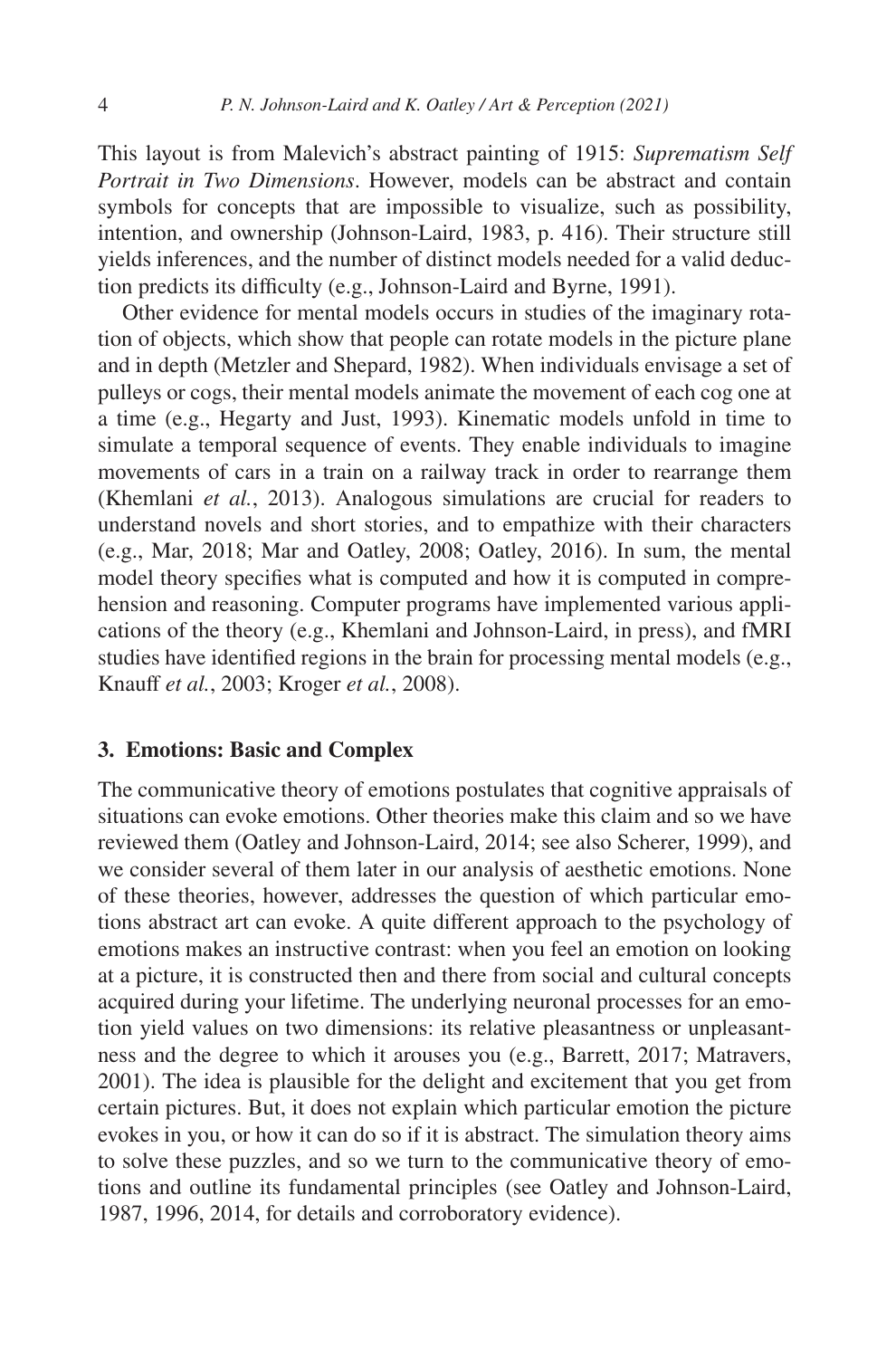Certain events have happened so often to social mammals – sensing a danger, aiming for a goal, being thwarted, and so on – that the ability to cope with them without prolonged cogitation had an advantage during mammalian evolution [\(Keltner](#page-27-6) *et al.*, 2019). Rapid emotional reactions are more appropriate, say, to an immediate threat than doing nothing, or just thinking. Perception and its precursors can trigger specific emotional signals that elicit adaptive behaviours. Humans inherited this system. So, when they see a large entity bearing down on them, its perception evokes an emotion of fear, and it can do so even before they have identified the entity. Psychologists may wonder whether nothing more is at stake than an associative link between large entities and fear. The traditional view of associations is that their links are symmetric. But, that is not so for emotions. When you feel fear, you do not as a consequence have an image of a large shape bearing down on you, or of any other precursor to the feeling. Cognitive appraisals are rapid, but they do call for the recovery of information, which is used to create mental models. Emotions are therefore rooted in preconscious processes that send rapid signals to conscious awareness, to somatic systems, and to pre-arranged suites of actions. The results are a subjective feeling, bodily changes, facial and other expressions of emotion, and an immediate preparedness for an appropriate sort of action. It can, in turn, communicate the emotion to others [\(Oatley and Johnson-Laird,](#page-29-2) [1987\)](#page-29-2).

The theory distinguishes between *basic* and *complex* emotions. The difference concerns propositions and consciousness. A proposition is a mental entity that may be true or false about a situation, real or imaginary. Its meaning results from understanding an assertion or from a perceptual judgement. The construction of this meaning is outside awareness, but it can be used to construct a mental model of the situation ([Johnson-Laird, 1983](#page-27-1)). These preconscious processes can evoke the simplest of basic emotions: happiness, sadness, anger, and anxiety. Inherited from social mammals, they are innate [\(Darwin,](#page-26-2) [1872\)](#page-26-2). You can experience them without any awareness of their objects, causes, or reasons. You have a subjective feeling without any accompanying propositional content, e.g., you feel happy for no reason that you are aware of. A study of diaries in which participants recorded their daily emotions showed that the four simplest emotions can occur in this way [\(Oatley and Johnson-](#page-29-5)[Laird, 1996](#page-29-5)). If they are prolonged, they are moods, which have a distant echo in the four traditional temperaments. They can be communicated in unique and perhaps universal facial expressions (e.g., [Ekman, 1992;](#page-26-3) but cf. [Gendron](#page-26-4) *et al.*[, 2014](#page-26-4)).

Other sorts of basic emotion exist, at least in terms of their innateness and universality, but they can be experienced only with an awareness of at least their objects, e.g., liking, loving, disliking, loathing, and feeling disgust. Representational art can evoke these emotions (see, e.g., Goya's *Disasters of*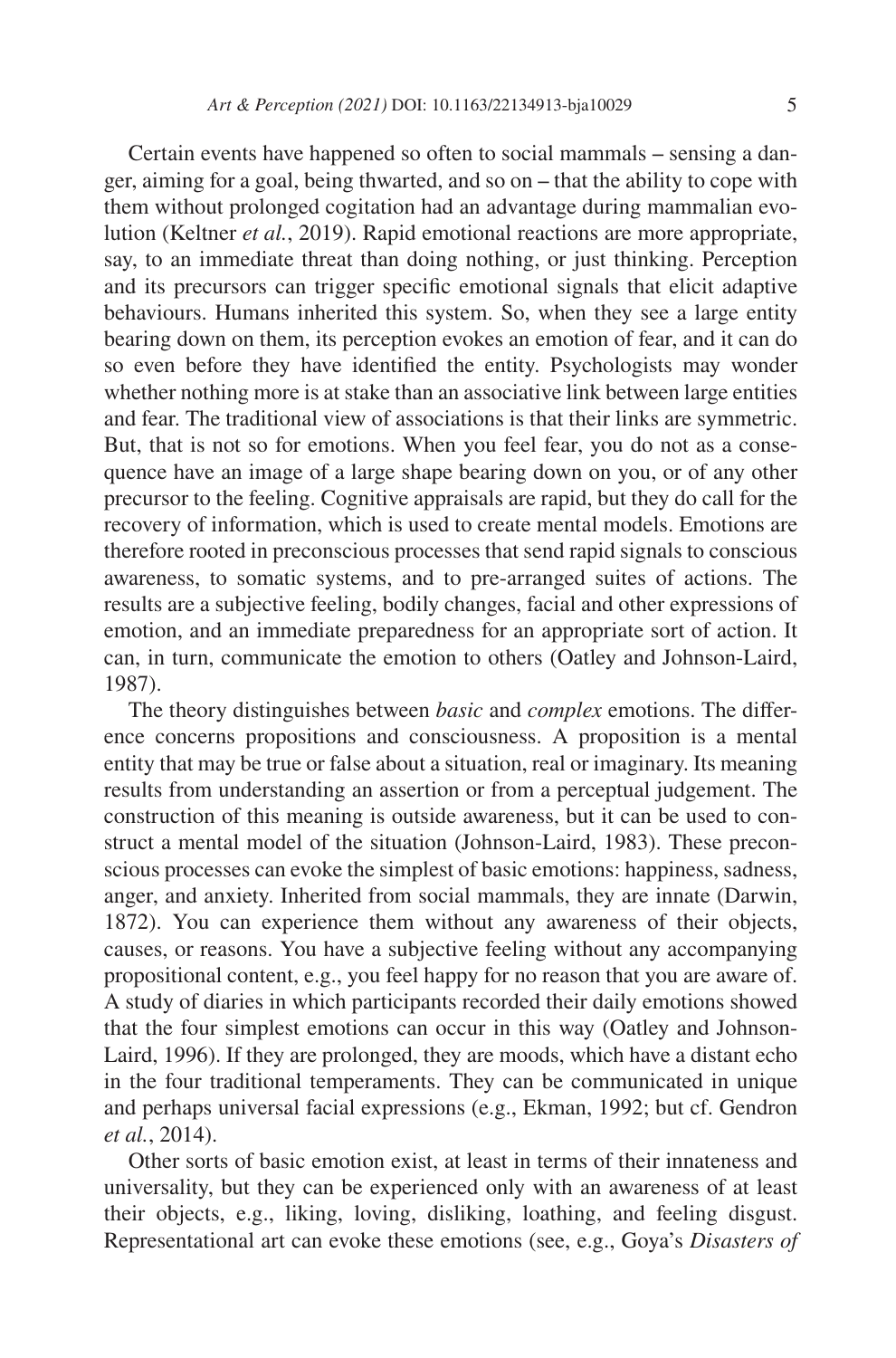*War*), but they cannot be experienced without knowledge of their objects. They can, however, occur with no knowledge of their causes or reasons, e.g., "I like that painting, but I don't know why". To experience surprise – from a load noise or from unexpected news – is universal, but it can evoke any of the four simplest emotions ([Oatley and Johnson-Laird, 1987](#page-29-2)).

Complex emotions, such as pride, embarrassment, and envy, are rooted in basic emotions, namely, happiness, anxiety, and dislike, but they enter consciousness with accompanying propositional content in mental models of their objects, causes, or reasons. This relation between content and emotion can depend on culture. You learn what to take pride in. And when you feel this emotion, you know its object and its reason. Hence, it would be odd to assert that you feel proud, but you don't know why. To be proud of yourself depends on access to a mental model of yourself that represents the reason for your pride. Models of the self are crucial in making decisions, in metacognition, and, above all, in the experience of self-awareness ([Johnson-Laird, 1983,](#page-27-1) Ch. 16). We argue later that they are also essential for aesthetic judgements.

The communicative theory is borne out in an analysis of nearly two and half thousand different languages [\(Jackson](#page-27-7) *et al.*, 2019). These investigators assumed that if a word in one language refers, say, both to grief and to regret, whereas its counterpart in another language refers instead to grief and to fear, then the two languages have different conceptions of emotions. In fact, words referring to different conjunctions of emotions occur from one major language group to another, but geographical closeness predicts semantic similarity. The investigators did not adopt a theory of discrete emotions but reported that pleasant-unpleasant is a common dimension (cf. [Barrett, 2017\)](#page-25-3). Likewise, their results showed that the four simplest emotions are universal concepts across all the languages in the study: happiness, sadness, anger, and anxiety.

People who are happy or sad tend to continue to behave in the same predictable ways: their actions tend to be redundant and so have less entropy than the actions of those of who are angry or anxious. Entropy, a notion from physics, refers to a lack of order or predictability, and it has a simple additive measure due to [Shannon \(1948](#page-30-3)). And so it can be assessed for cognitive performance (e.g., [Ragni](#page-30-4) *et al.*, 2018) and for pictures [\(Attneave, 1959\)](#page-25-4). The Gestalt theorist Rudolf [Arnheim \(1971](#page-25-5)) used it to try to corroborate his theory of art (see also [Van de Cruys and Wagemans, 2011](#page-31-1)). It correlates with other measures, such as statistical complexity [\(Sigaki](#page-31-2)  $et al., 2018$ ); and low entropy – redundancy – is likely to relate to the fluency of perception, which affects pleasure (e.g., [Belke](#page-25-6) *et al.*, 2010). The four simplest emotions have salient differences in the entropy of their characteristic behaviours: anger, for example, is more likely to lead to unpredictable actions than sadness. Conversely, the degree of entropy in actions is a cue to which emotions a person is experiencing.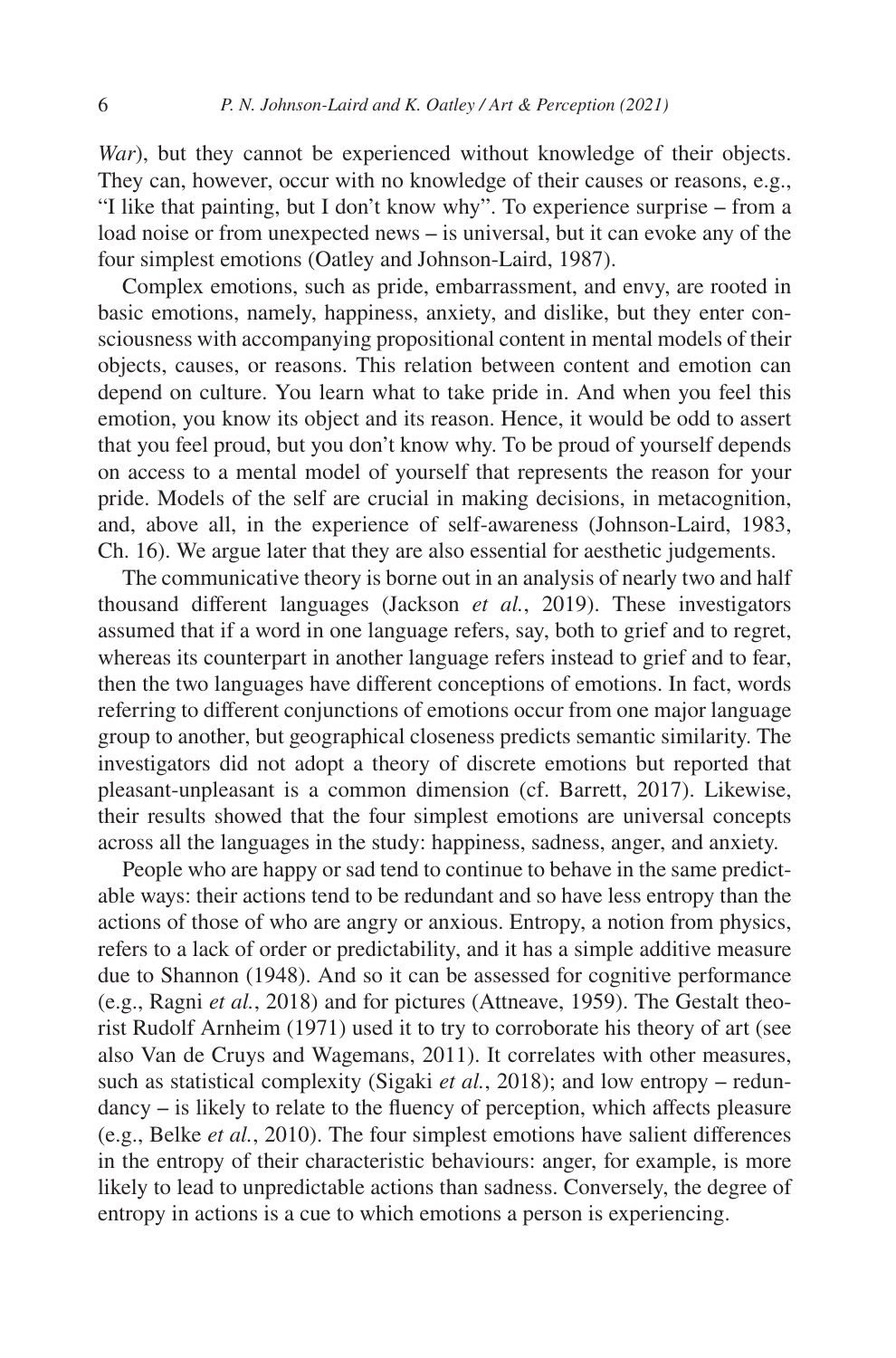#### *3.1. Emotions and Psychological Illnesses*

Perhaps surprisingly, psychological illnesses provide clues to how abstract art evokes emotions. An extreme rationalist, such as Plato, would argue that emotional reactions to meaningless shapes in art are pathological: we should not be ruled by our emotions (see *The Republic*, 10-606d). Psychological illnesses are indeed emotional disorders. The emotions are almost always basic ones ([Johnson-Laird](#page-27-8) *et al.*, 2006). Hence, illnesses such as phobias and panic attacks begin when a cognitive evaluation evokes a basic emotion appropriate for the situation but much more intense than normal. If we put to one side eating, drinking, and other biological needs, the ontogeny of human life concerns the following matters, which we state with their basic emotions and corresponding psychological illnesses:

- Maintenance of social relations: happiness and hypomania.
- Loss of social relations: sadness and depression.
- Frustration of social relations: anger and intermittent explosive disorder.
- Avoidance of danger: anxiety and phobias.
- Avoidance of illness: anxiety and hypochondria.
- Avoidance of noxious substances: disgust and obsessive-compulsive disorder.

In a small epidemiological study, patients in Italy tended to report the four simplest emotions at the onset and recurrences of their illnesses and only one complex emotion, guilt (ibid., p. 832). And commonplace situations, such as leaving your home or a mild pain in your abdomen, can for patients with mental illnesses evoke almost overwhelming emotions.

### *3.2. Emotions and Pure Music*

Pure music has no propositional content, and yet it too can evoke powerful emotions. Some philosophers argue that emotions must be about something, music is not about anything, and so it cannot evoke emotions ([Nussbaum, 2001](#page-29-6)). But, as we pointed out earlier, the simplest emotions can be experienced without any knowledge of what they are about. Likewise, listeners report feeling emotions in response to music, and fMRI studies confirm that the brain regions that mediate emotions are active when they make such reports (for a review of the evidence, see [Johnson-Laird and Oatley, 2016](#page-27-9)). The emotional impact of music, as Aristotle observed [\(1984](#page-24-0), *Politics*, 1340a11) and [Helmholtz \(1912,](#page-26-5) p. 370) re-iterated, depends on mimesis. We define mimesis as the evocation of an emotion from the perception of something that mimics features of the emotion's characteristic expressions or behaviours. In music, sounds mimic tone of voice, and speed of thinking or moving, characteristic of an emotion,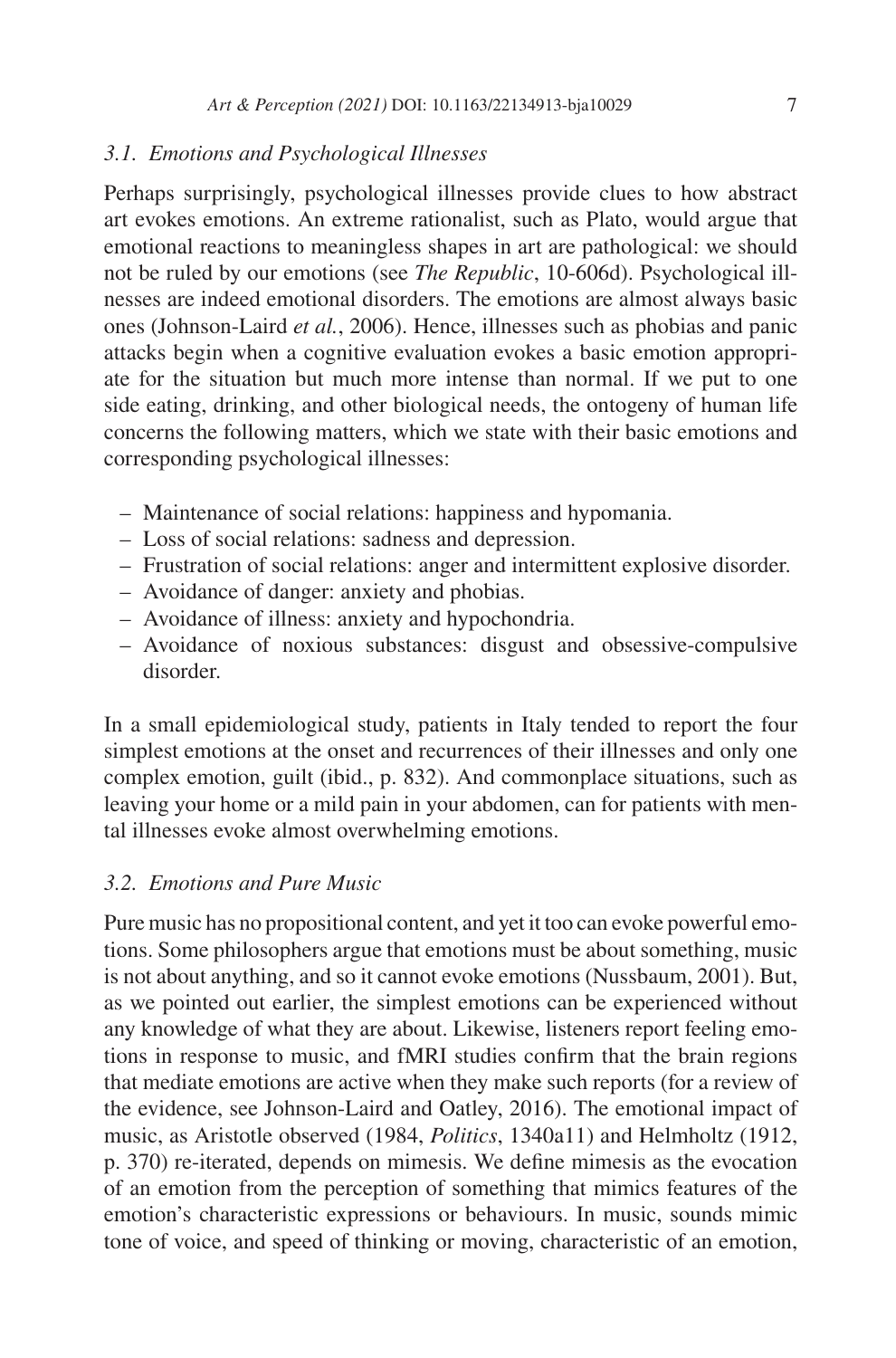such as slow walking or rapid dancing, and thereby evoke these emotions in others. Listeners with no technical knowledge of music have a perceptual system that can maintain a kinematic mental model of a musical phrase, where a kinematic model is one that unfolds in time in order to represent a temporal sequence of events. Thus, such listeners can sing aloud a simple melodic phrase that they have just heard. Their model for a phrase of Western music represents its rhythmic sequence of pitches, its metre, tempo, and volume, and the degree of consonance or dissonance of its accompanying chords.

To corroborate this hypothesis of simple models of these variables, we examined the consonance or dissonance of chords [\(Johnson-Laird](#page-27-10) *et al.*, [2012](#page-27-10)). What causes dissonance in music is the oldest problem in cognitive science – Pythagoras was the first to address it in the 6th century BCE. [Helmholtz \(1912](#page-26-5)) tried to reduce it to the roughness, even painfulness, of the buzzing sound produced when auditory vibrations stimulate adjacent regions of the cochlear in the inner ear. But, as he realized, culture matters too. We showed that dissonance depends on the scale of notes in tonal music out of which chords are constructed: chords with notes from the major scale (e.g., C E G) are more consonant than those with notes found only in the minor scale (e.g., C E Ab). Likewise, the context of a chord affects its dissonance: chords are more consonant in a context of tonal chords  $-$  those built from a scale  $$ than in an atonal context ([Johnson-Laird](#page-27-10) *et al.*, 2012). The participants' sensitivity to the context of a chord – those chords occurring before and after it ‒ bears out the representation of music in a kinematic model. Scales depend on culture, not the innate foundations of music. People who are not musicians concur in their ratings of consonance and dissonance. So, their kinematic models of music represent, not just innate sensations, but also tacit cultural knowledge acquired from listening to music.

Mimesis in music relies on an inner simulation in a kinematic model to evoke emotions ([Johnson-Laird and Oatley, 2016](#page-27-9)). The four simplest emotions have the following mimetic cues:

- Happiness: people move at a medium pace, they speak with moderate loudness, their intonation contour has a wide range of pitches, and their voice quality is smooth. So, the mimetic settings for happy music are medium tempo, moderate loudness, large range of pitches, consonant harmony, and moderate entropy.
- Sadness: the mimetic settings are slow tempo, quiet volume, low pitches, small range of pitches, mild dissonance, and low entropy.
- Anger: the mimetic settings are rapid tempo, loud volume, high pitches, wide range of pitches, great dissonance, and high entropy.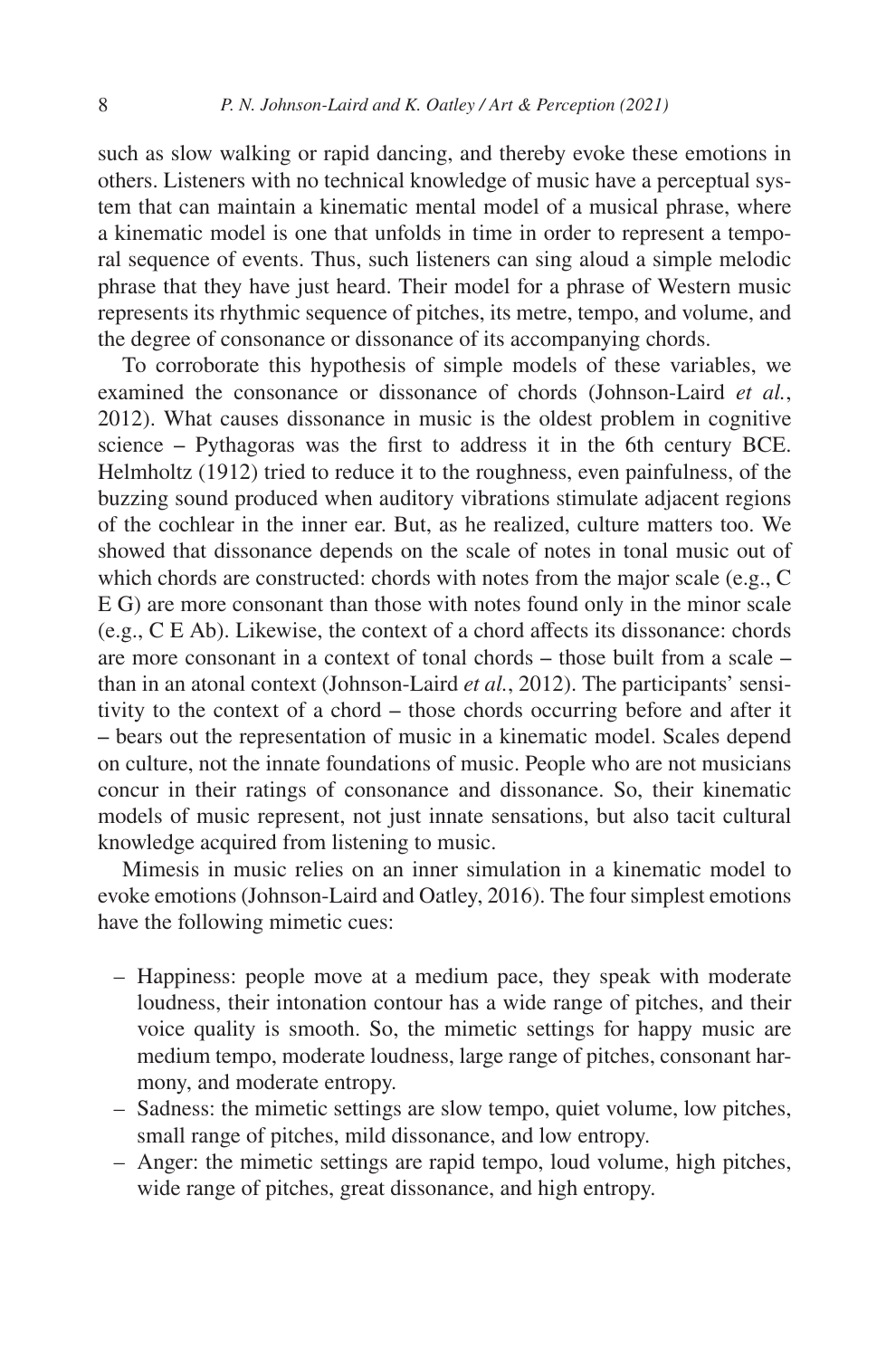– Anxiety: the mimetic settings rapid tempo, moderate volume, low pitches, small range of pitches, dissonance, and high entropy.

To test this theory, we wrote a computer program that creates new melodies from given chord sequences, and uses the settings above as cues to constrain the nature of both the accompanying chords and the program's melodic outputs. In an experiment, which Olivia Kang carried out, the participants tended to feel the predicted emotions for the pieces of music. And for those pieces with mixtures of settings for two different emotions, they tended to feel the corresponding mixed emotions [\(Johnson-Laird and Oatley, 2016](#page-27-9)). Musical mimesis works, and like psychological illnesses, it demonstrates how little is needed for simulations to evoke the four simplest emotions. These emotions are pertinent to abstract art, because like pure music it too has no propositional content.

Two other sources of an emotion to a piece of music are extra-musical associations and projections. Music played at ceremonies, such as weddings, funerals, and birthdays, or as accompaniments to familiar movies or advertisements, often evokes emotions, and individuals soon acquire a conditioned association so that the music alone elicits the emotion, e.g., Ligeti's compositions *Atmosphères* and *Lux Aeterna* evoke feelings of mysterious awe from their use in Stanley Kubric's movie, *2001*. Analogous associations of a personal kind can be potent. The projection of propositional content onto music is a common enterprise of critics, listeners, and sometimes composers themselves in programme music. These projections can elicit emotions of their own, which the music alone might not, and they can evoke complex emotions, e.g., the moment the eponymous hero is hung for blasphemy in Richard Strauss's tone poem in *Till Eulenspiegel*.

### <span id="page-8-0"></span>**4. Emotions and Representational Art**

Most paintings in the history of art are akin to windows onto scenes. You look through the window and you see what is going on. The surface of the window, however, can be clear or it can obscure your view. This contrast between painting as depiction and as surface has a long history in Europe (e.g., [Vasari, 1568/1965\)](#page-31-3). Our concern is abstract art, which is largely surface though it can have cues to depth. But, the simulation theory, which we present in the next section, does apply to representational art. Its scenes are not given to viewers by magic. Perceptual processes construct iconic models – in the sense we defined in Section  $2$  – from various cues in the picture's surface: the arrangements of lines, shapes, textures, and so on. The conventional cues vary from one culture to another. And for three-dimensional depth they may include occlusion, relative size, lighting, shadows, aerial perspective in the lower saturation of hues for distant vistas, true perspective with one or more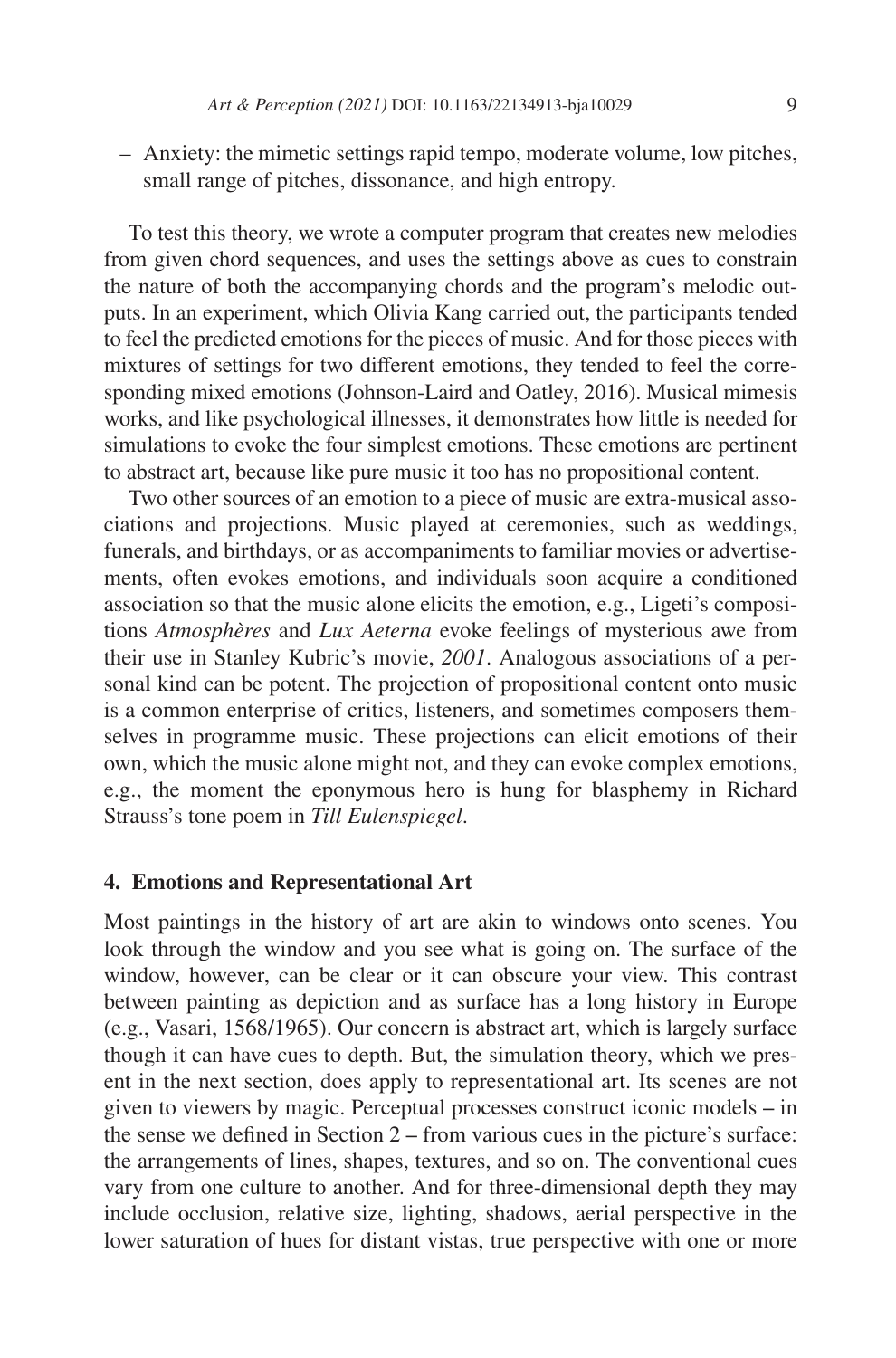vanishing points ([Kubovy, 1986\)](#page-28-7), and even interactions between ordinary and fluorescent colours [\(De Winter](#page-26-6) *et al.*, 2017). They can all contribute to the construction of a three-dimensional mental model of a scene from its twodimensional depiction. This model can elicit just about any emotion, basic or complex, that occurs in everyday life. But, just as fiction can depart from reality, pictures can depart from the conventions for representing the shapes of entities, their colours, and their spatial relations. These distortions in turn affect the emotions that viewers experience.

In summary, scenes in representational art elicit models simulating what paintings depict, which can evoke emotions—much as perceptions of real scenes or their descriptions can (see [Oatley, 2011,](#page-29-7) [2016\)](#page-29-4). Insofar as the appeal of any art rests on its power to move people, it follows that representational art should be more popular than abstract art, because the contents of scenes – even those difficult to identify (Muth *et al.*[, 2013](#page-29-8)) – are more likely than surfaces to evoke emotions. Representational art yields considerable evidence to corroborate the simulation theory. Viewers can construct kinematic models of the scenes implicit in narrative art, and experience emotions, both basic and complex. Artists themselves, such as Leonardo ([Richter, 1980](#page-30-5), p. 176), Van Gogh ([Ghiselin, 1952](#page-26-7), pp. 54–55), and Picasso [\(Behrens, 1986](#page-25-7), p. 57), have commented on the emotions they aim to convey in their paintings and to prompt in viewers. A significant change occurred in Western art from the static tableaux in medieval art, culminating in the false perspective of Giotto, to Renaissance paintings in true perspective, such as those of Masaccio that depict real people experiencing real emotions. A further transformation occurred in the early twentieth century in the deliberate flouting of representational conventions ([Cooper, 1970](#page-25-8)), and in the invention of abstract art.

### <span id="page-9-0"></span>**5. The Simulation Theory of Abstract Art**

### *5.1. What Emotions can Abstract Art Evoke?*

Theorists have argued that abstract art cannot evoke emotions. Indeed, Konečni's [\(2015](#page-28-8)) view is that not even representational paintings can do so; they are static two-dimensional images that have only limited narrative resources. And so they are unable to engage viewers' associative memories of a sort to invoke empathy, and thereby to induce fundamental 'psychobiological emotions' (ibid., p. 305). Still less should abstract paintings evoke emotions. We mentioned earlier that some philosophers, such as [Nussbaum \(2001\)](#page-29-6), argue that emotions are about something, and so  $-$  as they assert about music ‒ abstract art cannot evoke emotions. Yet, people do experience emotions that are not about anything, and, as we also mentioned earlier, experimental and brain-imaging studies corroborate the occurrence of genuine emotions in response to pure music.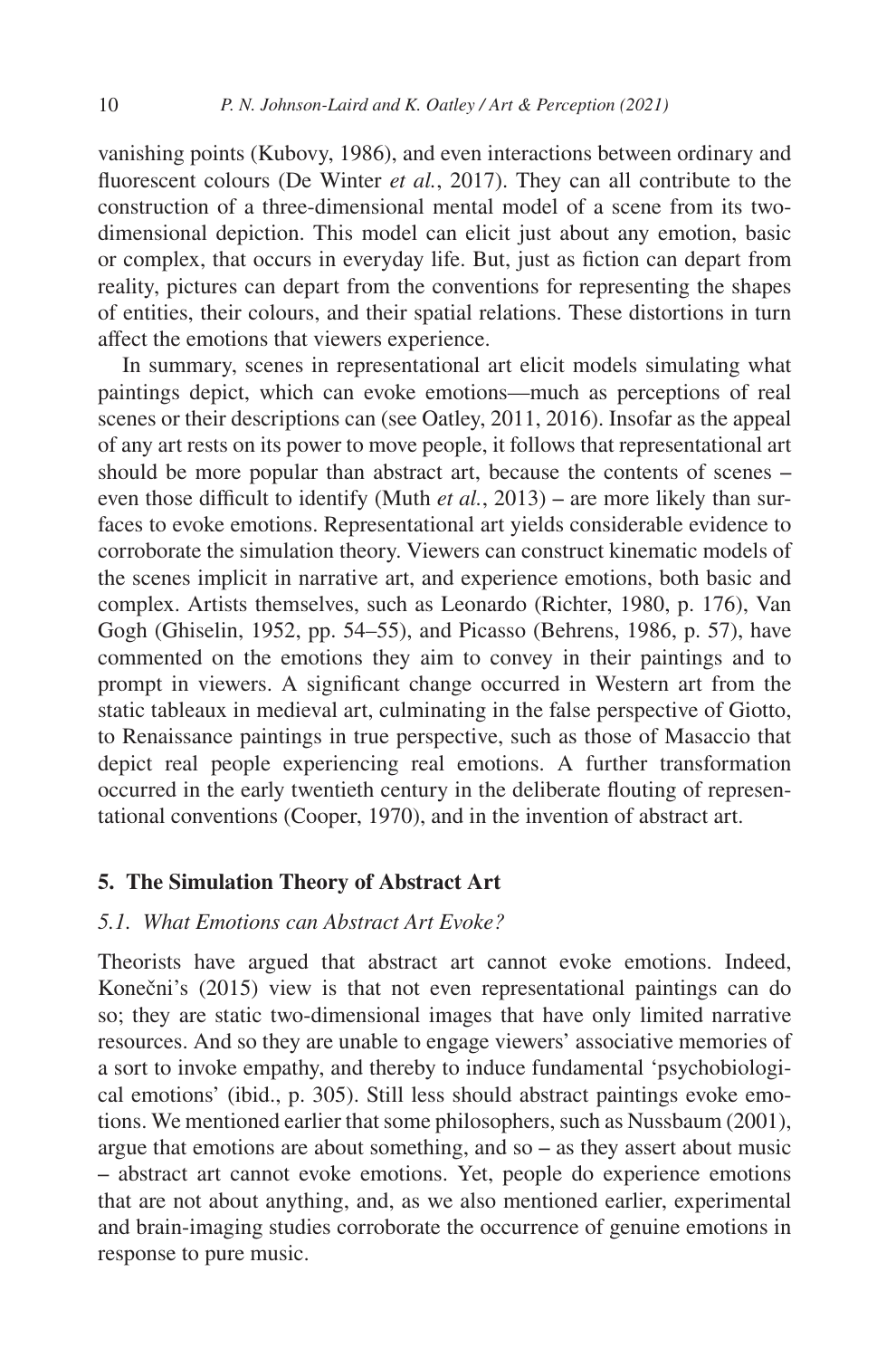The new simulation theory combines mental models and communicative emotions. Its central assumption is that viewers' perceptions create iconic models of what they perceive, and that when a model or its process of construction simulates aspects of human emotions, viewers can experience these emotions too. We refer to this process using its traditional term: mimesis, which we defined in Subsection 3.2. Because abstract art contains no propositional content, mimesis can evoke only the four simplest emotions: happiness, sadness, anger, and anxiety. Synaesthesia can also elicit emotions, and we return to it in the next section.

Abstract art can evoke other emotions, even complex ones, but only by association or projection  $-$  mechanisms that apply to all arts and even to domain outside them. The swastika was once an abstract shape, but its associations with Nazis can evoke powerful emotions of hatred and disgust. Projection is the creation of a propositional interpretation of a work of art, which lacks one (see Subsection 3.2). It, in turn, can evoke emotions. The abstract painter Piet Mondrian first heard Boogie Woogie in New York City during World War II, and it inspired him to paint a picture entitled *Broadway Boogie Woogie* (see [Fig. 1](#page-10-0)). This title is liable to lead viewers – those familiar with both entities to which its title refers – to project both the city-block geometry of Manhattan and the cross-cutting rhythms of Boogie Woogie onto the picture. These



<span id="page-10-0"></span>**Figure 1.** Piet Mondrian: *Broadway Boogie Woogie* (1943). From Wikipedia: [https://](https://en.wikipedia.org/wiki/Broadway_Boogie_Woogie#/media/File:Piet_Mondrian,_1942_-_Broadway_Boog) [en.wikipedia.org/wiki/Broadway\\_Boogie\\_Woogie#/media/File:Piet\\_Mondrian,\\_1942\\_-\\_](https://en.wikipedia.org/wiki/Broadway_Boogie_Woogie#/media/File:Piet_Mondrian,_1942_-_Broadway_Boog) [Broadway\\_Boogie\\_Woogie.jpg](https://en.wikipedia.org/wiki/Broadway_Boogie_Woogie#/media/File:Piet_Mondrian,_1942_-_Broadway_Boog)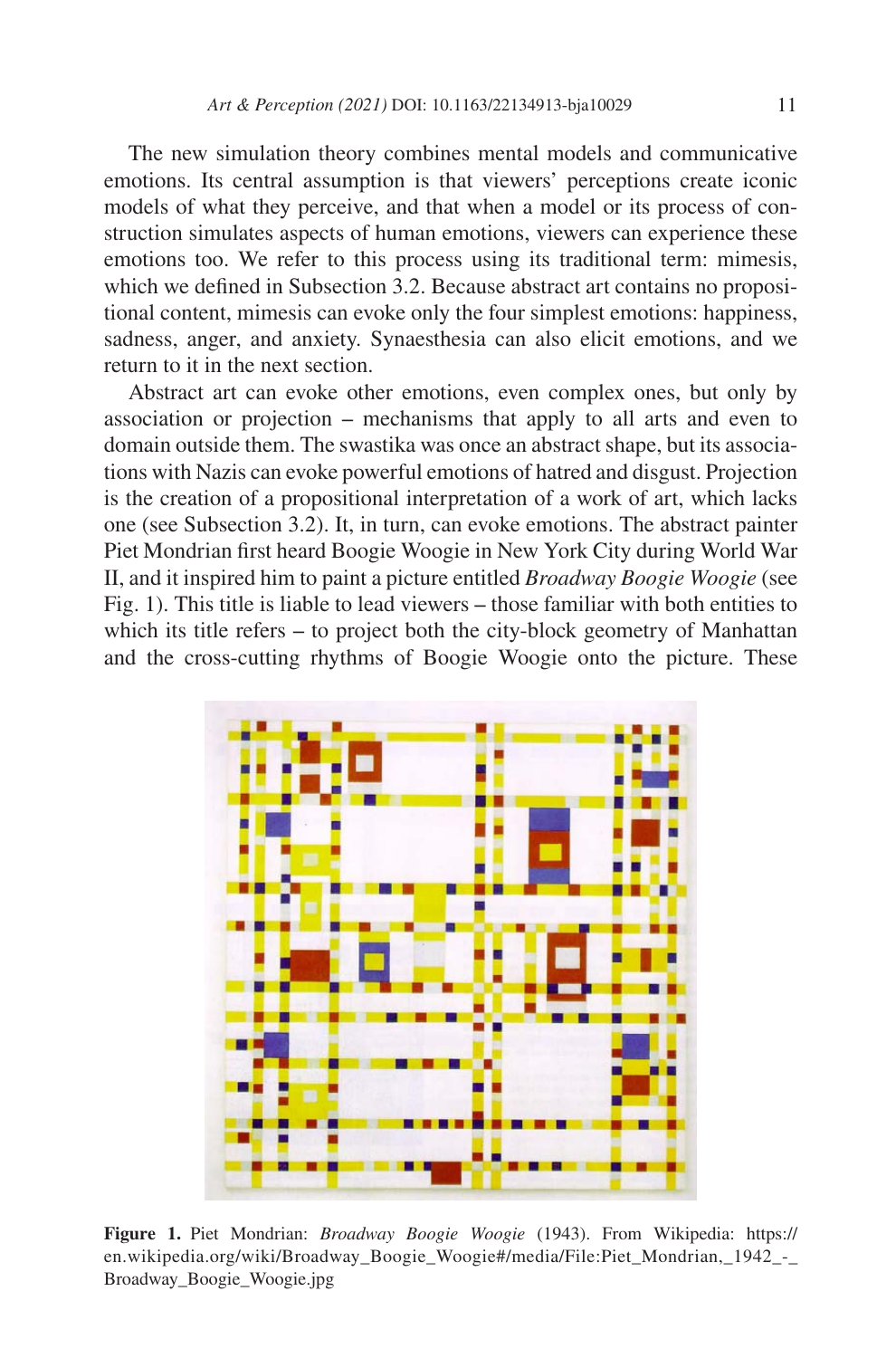projections and its bright colours ‒ it lacks the black lines typical of Mondrian ‒ can evoke feelings of joy. Granted the almost universal occurrence of associations and projections, we say little further about their role in abstract art.

Not all art, whether representational or abstract, is intended to evoke emotions. It aims instead for an intellectual evaluation and an aesthetic judgement. Paintings such as Vermeer's portraits and his two surviving landscapes seem designed to elicit such reactions, and many abstract works seem to aim only for aesthetic effects, e.g., Kandinsky's paintings, such as: *A Transverse Line* (1923). As we show later, the simulation theory predicts that aesthetic judgements can evoke complex emotions. So, we now describe its account of the origins of basic emotions in the surface cues of abstract art.

### *5.2. How Simulation Evokes the Simplest Basic Emotions from Colours, Shapes, and Lines*

Minimal cues from mental models can evoke feelings of the four simplest basic emotions. These cues in abstract art include colours, shapes, lines, and spatial arrangements. Happiness and sadness tend to yield more predictable behaviours than those from anger or anxiety, and so the entropy in an abstract painting can also help in the evocation of a simple emotion.

The palette of hues evokes different emotions, and it has a large literature, often reflecting idiosyncratic beliefs. [Kandinsky \(1911/2001\)](#page-27-11), one of the pioneers of abstract art and a likely synaesthete, had strong views about the relations between colours, music, emotions, and spirituality. For instance, he argued that yellow represents warmth, appears to move towards you, but can be terrestrial and aggressive. When he writes that certain colours are 'without hope', 'silent', and 'immobile', he is projecting onto them a propositional content from his beliefs. (Music critics make analogous and more extreme projections.) Yet, like Kandinsky, individuals do make associations between colours and shapes (see [Jacobsen and Wolsdorff, 2007](#page-27-12)). One of Kandinsky's colleagues at the Bauhaus school, the abstract painter Josef Albers, wrote a manual of colours that does not mention emotions, though it allows that certain combinations of colour are consonant whereas others are dissonant [\(Albers,](#page-24-1) [1963](#page-24-1), p. 68). Extreme clashes of bright, highly saturated, hues from opposite sides of the colour wheel yield unpleasant 'vibrations'.

 Scientific studies of colour and emotion are numerous, and they have burgeoned in recent years, because they are amenable to automation, i.e., programs for computer vision can analyze colour, texture, and their interaction, and enable investigators to test predictions in studies of viewers' eye movements and judgements (e.g., [Yanulevskaya](#page-32-1) *et al.*, 2012). Likewise, machine learning can acquire those features that evoke emotions (e.g., [Lu, 2016\)](#page-28-9).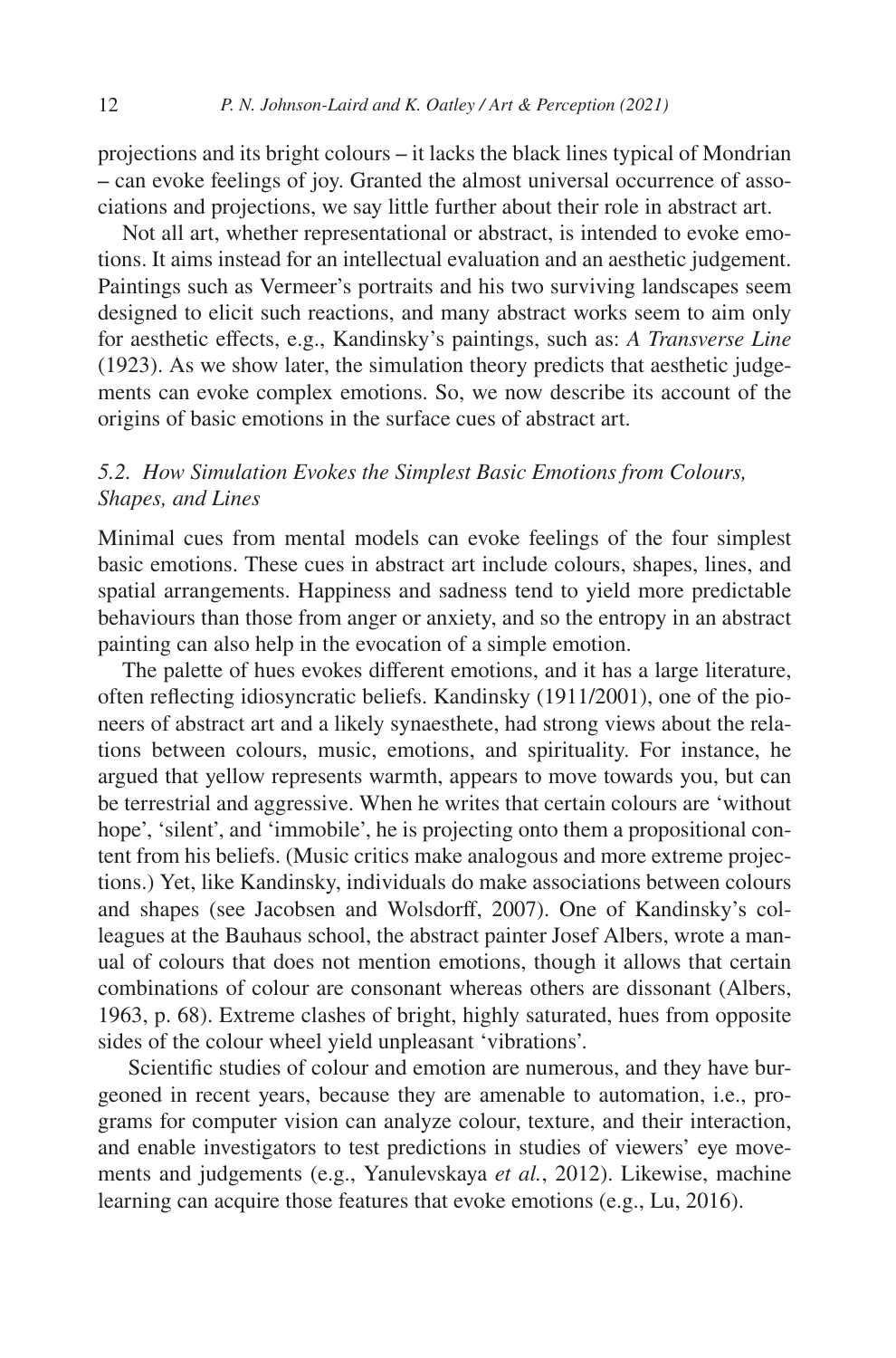Experiments have established various mechanisms linking colours to emotions. Synaesthesia is a neuronal link from one feature of an event or entity to a perception of an unrelated feature perhaps in a different modality. Some individuals, for example, on hearing a musical note have an image of a particular colour. Others have a synaesthetic link from colours to emotions. These links cross cultures to some degree [\(D'Andrade and Egan, 1974](#page-25-9)), but individuals differ in the nature and strength of these links [\(van Leeuwen, 2013\)](#page-31-4). Mimesis is another mechanism linking colours to emotions, e.g., angry people tend to get red in the face, and so red, which tends to be bright and saturated, relates to anger, whereas green does not [\(Palmer](#page-29-9) *et al.*, 2013). Likewise, anxious people tend to get paler in the face, and so paler hues relate to anxiety ([Prochazkova and Kret, 2017\)](#page-30-6). Associations link colours to emotions. As [Palmer and Schloss \(2010](#page-29-10), p. 8877) wrote: "People like colors strongly associated with objects they like (e.g., blues with clear skies and clean water) and dislike colors strongly associated with objects they dislike (e.g., browns with feces and rotten food)".

The links from colour to emotion appear to be quite stable. For example, a cross-linguistic study of 22 languages showed that the participants linked similar emotions to 12 colour names, though there were some cultural differences ([Jonauskaite](#page-27-13) *et al.*, 2020), and a subsequent study showed comparable emotions in response to patches of colour and to the names of colours [\(Jonauskaite](#page-27-14) *et al.*[, 2021\)](#page-27-14). Both studies included the four simplest emotions, which tended to be linked to the following colours:

- Happiness: any hue except black, grey, or brown.
- Sadness: black, and to a lesser degree grey or blue.
- Anger: red and to a lesser degree black.
- Anxiety: black, and to a lesser degree grey and red.

Shapes have mimetic links to emotions. People who are sad move slowly, large objects tend to move slowly, and so large shapes are mimetic cues to sadness. In contrast, small shapes move faster, and cue other basic emotions. Smooth lines and regular shapes, such as ovals, are more predictable  $-$  they have less entropy, and more associations with happy or sad events, and so they are cues to these emotions. Rough or jagged lines are less predictable and have more associations with unpleasant events, and so they cue anger and anxiety (cf. [Arnheim, 1954,](#page-25-10) [1969](#page-25-11)). These cues cross cultures to a greater degree than the meanings of emotion words do ([Oyama](#page-29-11) *et al.*, 2008). Straight lines and linear arrangements also cue the artist's use of calculation. Lines that are curved suggest a more spontaneous means of production. Studies of the global organizations of pictures vary in entropy. Minimalism works have the lowest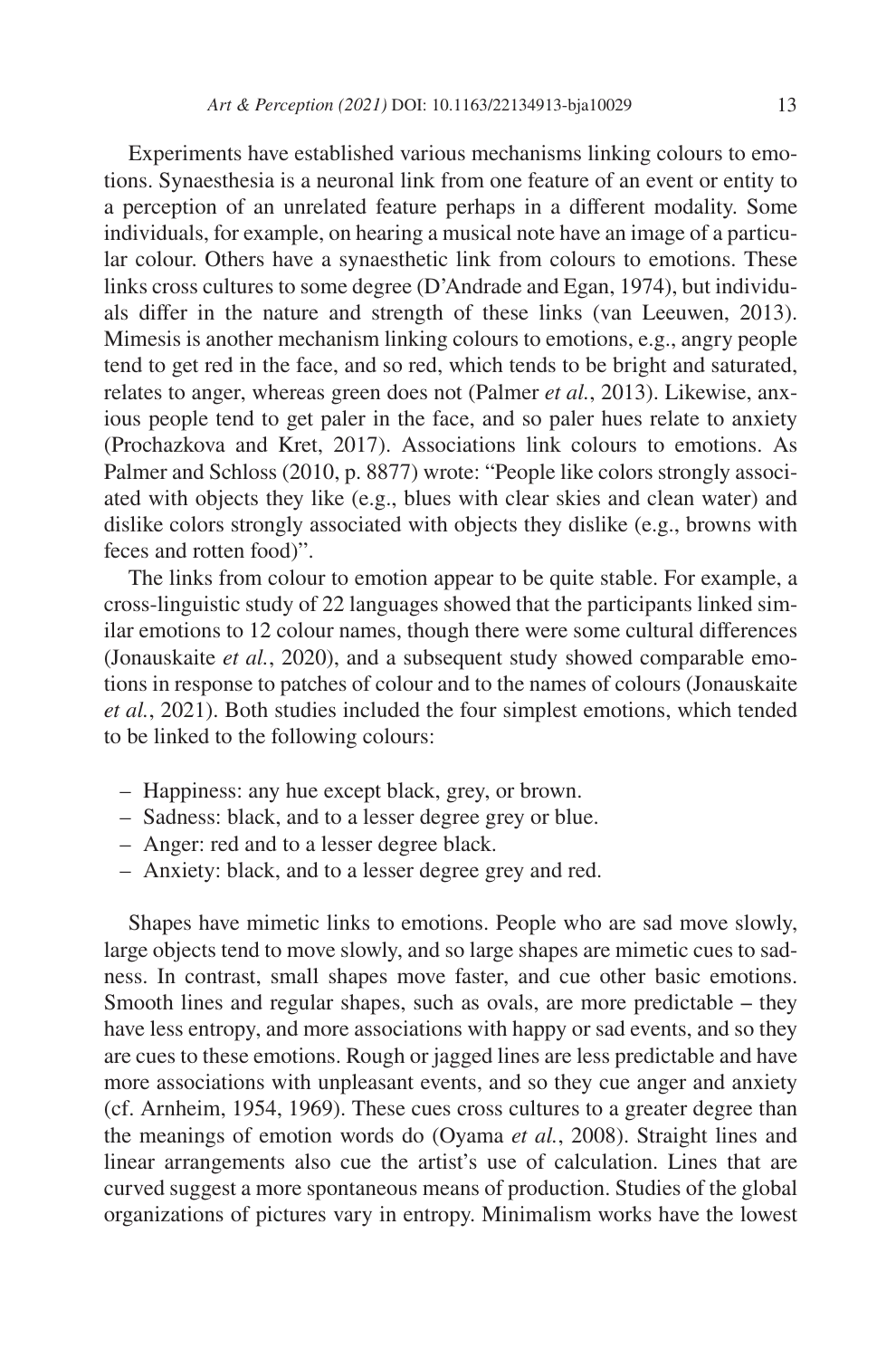entropy and pointillistic paintings have the highest ([Sigaki](#page-31-2) *et al.*, 2018). The overall organization of an abstract picture can also be characterized in terms of entropy: an organized arrangement is predictable – it has less entropy, whereas a wholly random arrangement has maximum entropy. So, this variable should also be a mimetic cue to corresponding emotions. It correlates with human judgements of abstract art ([Burns, 2015\)](#page-25-12), and variability in the entropy of the distribution of intensities in images is greater in abstract than in the art that preceded it ([Mather, 2018](#page-28-10); [Redies and Brachmann, 2017](#page-30-7)).

## *5.3. How Gestures and Manner of Painting Evoke Emotions*

Nineteenth century connoisseurs emphasized the importance of brushstrokes in the attribution of paintings, but also in communication (e.g., [Berenson,](#page-25-13) [1909](#page-25-13)). In an analogous way, [Gombrich \(1960](#page-26-8), p. 243) wrote of a hypothetical abstract artist:

"He must try to prevent us from interpreting his marks on the canvas as representations of any kind by compelling us to switch over to that alternative which we have observed in the interpretation of drawings: he must make us read his brushmarks as traces of his gestures and actions*."*

As an example, Gombrich cites Jackson Pollock's abstract-expressionist painting: *Number 12* (from 1952).

Like this picture, the surface of a painting can yield cues to how it was painted. Their representation in the simulation model of the picture results from an 'analysis by synthesis' in which perception depends on a simulation of the process of creation. The resulting model can lead viewers to empathize with the artist and to experience emotions lying behind a painting's creation. It can prompt a simulation of the artist's state of mind in creating it, whether veridical or not, and as a result viewers empathize and feel these emotions themselves. They may, for instance, find themselves mentally simulating brushstrokes, perhaps in calmness or in agitation. Of course, the artist may have had no such emotion – any more than a composer of a requiem feels sad, or an actor in a comedy feels happy. Nonetheless, the manner in which pigment is applied – brushstrokes, thick impasto, sgraffito, pointillism, dripping, and so on, can have emotional effects.

The theoretical role of gestures embodied in the surfaces of pictures owes much to Gallese and Freedman (e.g., [Freedberg and Gallese, 2007\)](#page-26-9). Their account rests on the discovery of mirror neurons in the frontal cortex of macaques and humans (see [Rizzolatti](#page-30-8) *et al.*, 2014). These neurons are active when individuals see a goal-driven action and also when they initiate a similar action. As Rizzolatti ([2015\)](#page-30-9) wrote: "The mirror mechanism is the only one that allows understanding others from the inside providing the observer with a 'first-person' grasp of others' motor goals, intentions and emotions." Its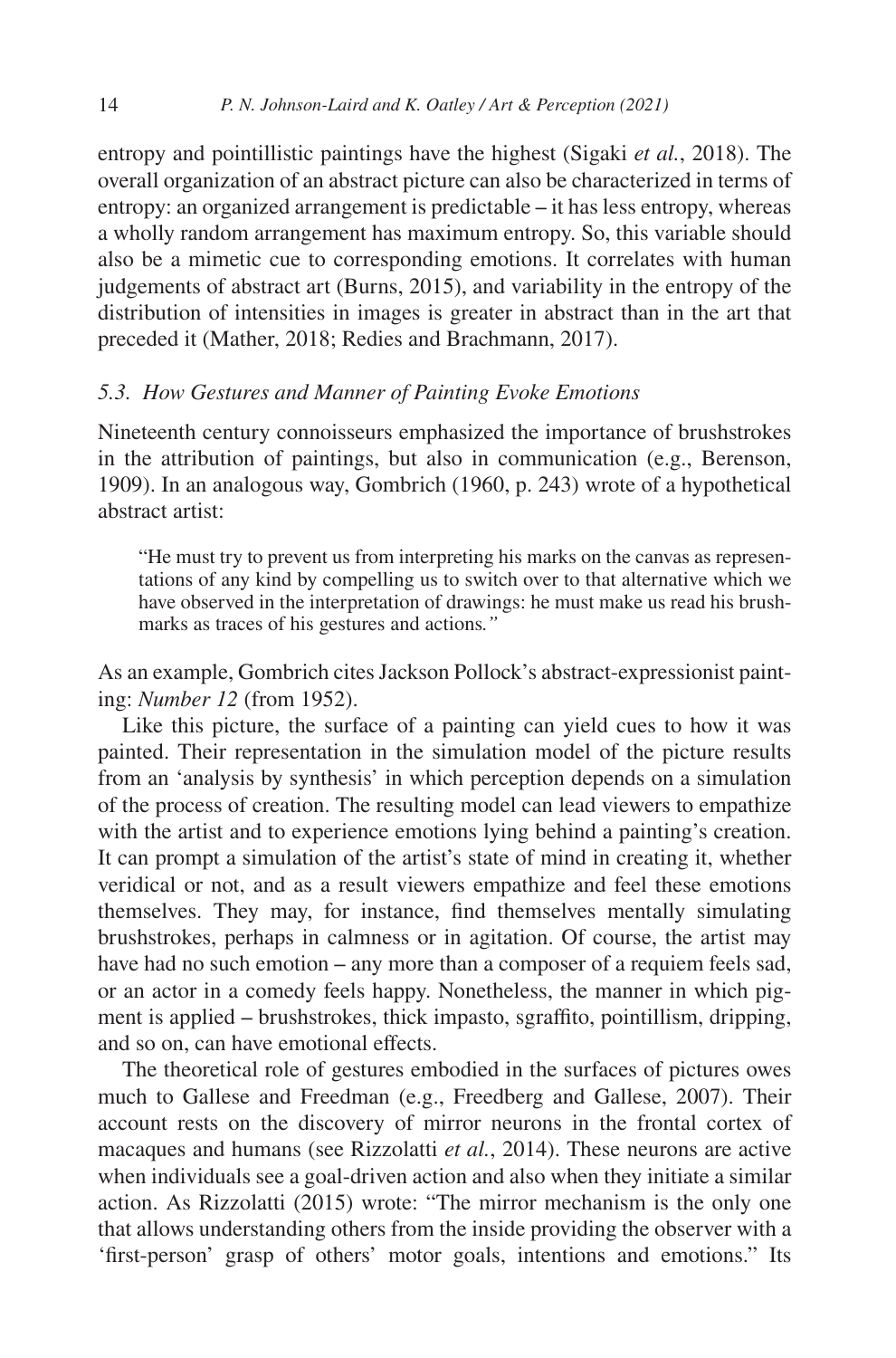activity underlies empathy ([Gallese, 2001\)](#page-26-10), and it is a major component in observing and experiencing such emotions as happiness, fear, and disgust ([Rizzolatti and Caruana, 2017\)](#page-30-10). So, a neural mechanism exists that underlies the perception and performance of actions, and that can evoke the simplest emotions from them ([Freedberg and Gallese, 2007](#page-26-9), p. 197; though cf. [Casati](#page-25-14) [and Pignocchi, 2007\)](#page-25-14).

To evoke the simplest emotions, the surface of a painting needs to embody gestures and movements characteristic of them. [Darwin \(1872\)](#page-26-2) was the first to make systematic observations of actual behaviours characteristic of emotions, from which we have selected those pertinent to the four simplest emotions:

- Happiness: purposeless movements, dancing, stamping, clapping hands.
- Sadness: motionless, passive.
- Anger: trembling, frantic and violent gestures.
- Fear: motionless, crouching.

Our concern is those aspects of an artist's bodily movements that are liable both to be evident in the surface of a picture and to evoke a particular emotion. No such study appears to be in the literature. Indeed, twenty years ago, whether bodily movements alone indicated particular emotions was controversial. [Wallbott's \(1998\)](#page-31-5) analysis of video clips of actors portraying a dozen or so emotions appeared to yield identifiable cues that evoked emotions better than chance. People can identify happiness, sadness, and anger, from their characteristic movements (e.g., [Montepare](#page-29-12) *et al.*, 1999). And, as Darwin anticipated, other studies show that movements in sadness are slow, in joy sprightly, in anger rapid and violent, and in fear defensive. Viewers can identify these emotions from point-light displays in the dark, which show only the movement of joints, and they can even do so when these displays are upside down (e.g., [Dittrich](#page-26-11) *et al.*, 1996; [Pollick](#page-30-11) *et al.*, 2001).

The relation between movements and emotions is under active investigation in artificial intelligence, because it is amenable to machine-learning techniques and can help to make sociable robots (e.g., Piana *et al.*[, 2016;](#page-30-12) Wu *[et al.](#page-31-6)*, [2020](#page-31-6)). Some experimental studies have examined these relations in pairs of cultures (e.g., [Sogon and Masutani, 1989](#page-31-7)). But, as far as we can tell, no large cross-cultural study has tested whether characteristic movements can convey basic emotions, and that the participants both identify these emotions and feel them.

# *5.4. A Summary of the Simulation Theory's Predictions about Basic Emotions*

The perception of an abstract painting yields a simulation model that can predict the four simplest emotions. [Table 1](#page-15-0) summarizes these cues, mainly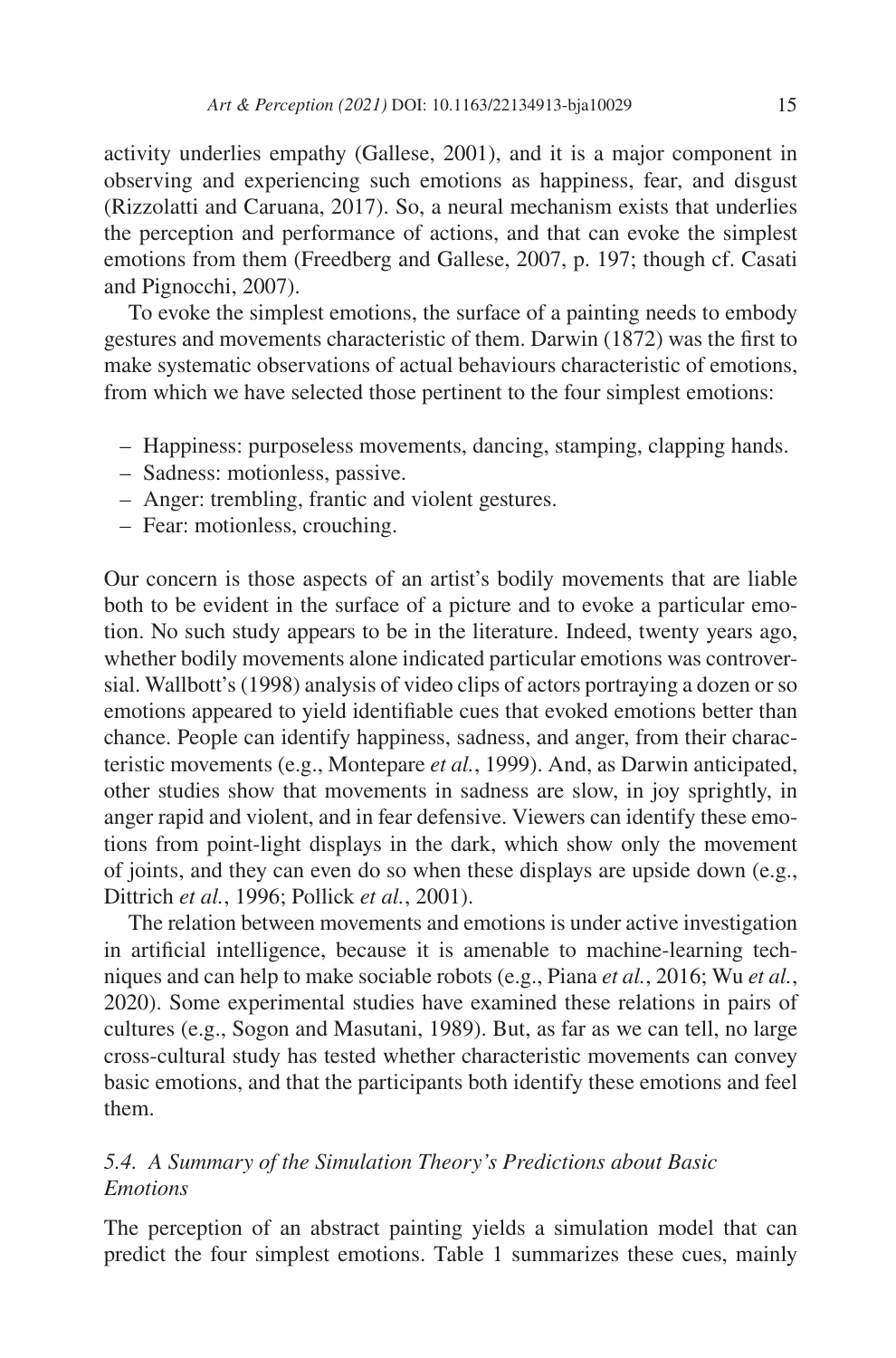| <b>Basic</b> emotions   |                              |                             | Cues from surface in the simulation |                               |                              |                                         |                          |
|-------------------------|------------------------------|-----------------------------|-------------------------------------|-------------------------------|------------------------------|-----------------------------------------|--------------------------|
|                         | Hues                         |                             | Shapes                              |                               | Lines                        | Gestures                                | Entropy                  |
|                         |                              | Number                      | <b>Size</b>                         | Sort                          |                              |                                         |                          |
| Happy                   | Bright, saturated, not black |                             | Medium                              |                               | Smooth                       |                                         | Moderate                 |
| $\overline{\mathbf{a}}$ | Black                        |                             |                                     |                               |                              |                                         |                          |
| Angry                   | Red, black                   | Many<br>Few<br>Many<br>Many | Large<br>Medium                     | Simple<br>Simple<br>Irregular | Smooth<br>Angular<br>Angular | Smooth<br>Passive<br>Violent<br>Violent | Low<br>Very high<br>High |
| Anxious                 | Black, red                   |                             | Small                               | Irregular                     |                              |                                         |                          |

<span id="page-15-0"></span>**Table 1.**<br>The predicted cues in abstract art for evoking the four simplest basic emotions. The predicted cues in abstract art for evoking the four simplest basic emotions.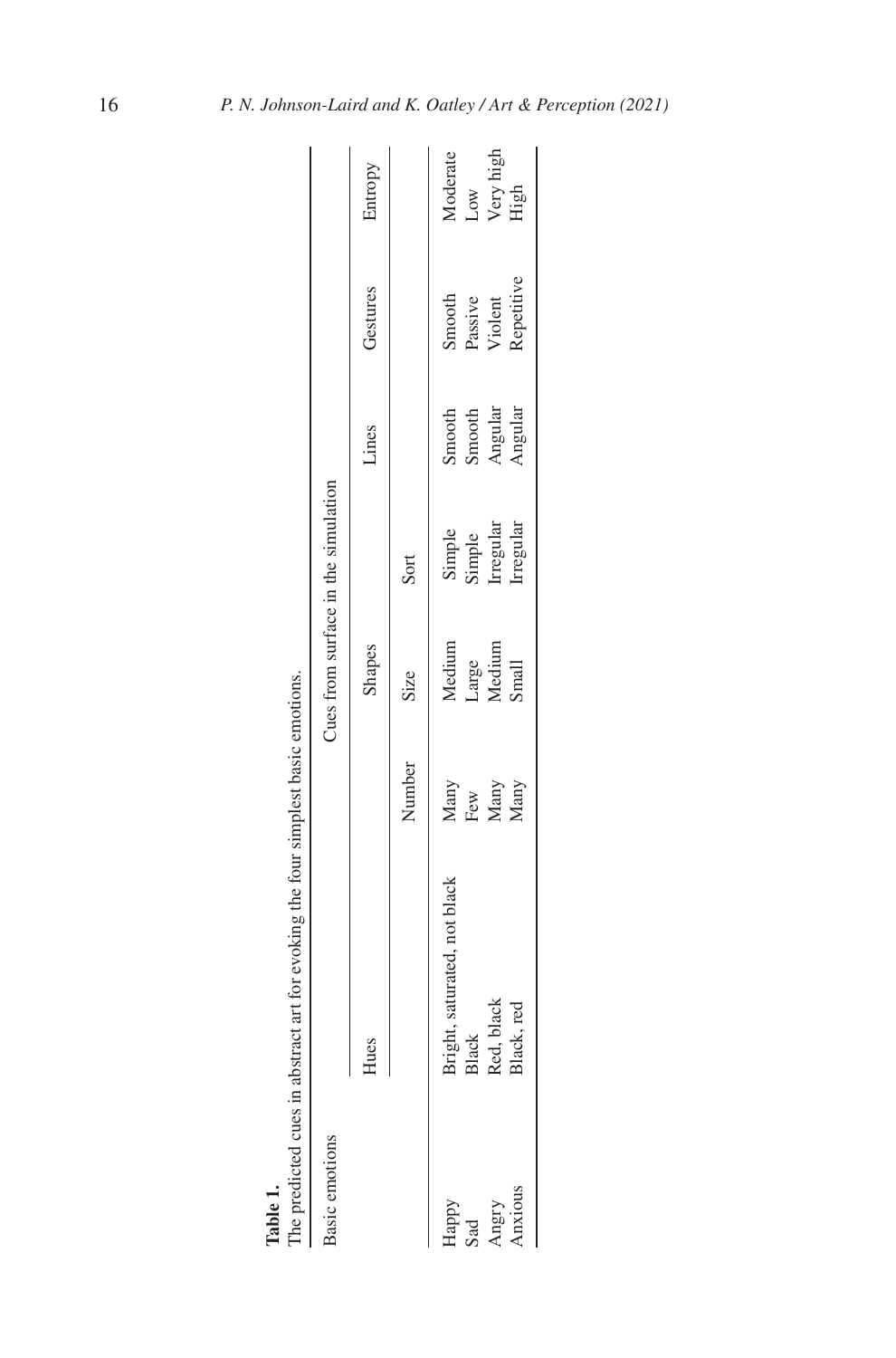mimetic but sometimes synaesthetic, and entropy refers to the unpredictability of features and of a work's spatial organization. One corollary of [Table 1](#page-15-0) is that of the six possible pairs of emotions, the two most likely to be confused are anger and anxiety. Association and projection are secondary in that they can introduce propositional content into abstract art and many other domains.

#### <span id="page-16-0"></span>**6. Self-Awareness and Aesthetics**

Many theorists have considered aesthetic emotions. [Frijda \(1988](#page-26-12), [2007\)](#page-26-13) distinguished between two sorts: emotions that 'complement' those of everyday life and are consequences of the contents of representational pictures, such as sympathy for the suffering of a depicted character, and 'responding' emotions arising from the structure of a work of art, such as a delight in its perfect composition. [Cupchik \(1994\)](#page-25-15) drew a similar disjunction, but harked back to William [James's \(1890](#page-27-15)) views about emotions in response to aesthetic objects. Reactive processes focus on the content of a work of art, and concern pleasure and arousal; whereas reflective processes concern the multiple layers of meaning in works of arts. [Scherer \(2005](#page-30-13)) makes a similar contrast between what he refers to as utilitarian emotions, which approximate to the basic emotions of daily life, and aesthetic emotions, which follow from the appreciation of beauty in nature or in art, and which include awe, wonder, ecstasy, and solemnity (ibid., p. 705). Only [Marković \(2012\)](#page-28-11), however, considers abstract art, which depends on expertise for its appreciation (p. 10). He distinguishes three characteristics of aesthetic experience: motivation, cognition, and affect (ibid., p. 3). The motivational component concerns a fascination with an aesthetic object, which elicits high level of arousal in which one loses self-consciousness and awareness of anything else, as in a 'flow' experience ([Csikszentmihalyi and Robinson, 1990](#page-25-16)). The cognitive component concerns the appraisal of aesthetic objects, which transcends their everyday uses. And the affective component concerns a viewer's emotional feeling of unity with the aesthetic object.

The simulation theory takes into account these precursors, but it also seeks to incorporate the roles of self-awareness and beauty in aesthetic emotions.

### *6.1. Self-Reflective Models and Aesthetics*

Art can indeed be so absorbing that you enter a state of 'flow' in which you forget all about yourself, and may feel an one with a painting [\(Csikszentmihalyi](#page-25-16) [and Robinson, 1990](#page-25-16); [Wanzer](#page-31-8) *et al.*, 2018). A contrasting state is one in which you make an aesthetic judgement of a work of art. You are aware that you are evaluating such a work, and so your brain must represent this relation, and a crucial part of it is a model of yourself  $-$  a 'self-reflective' model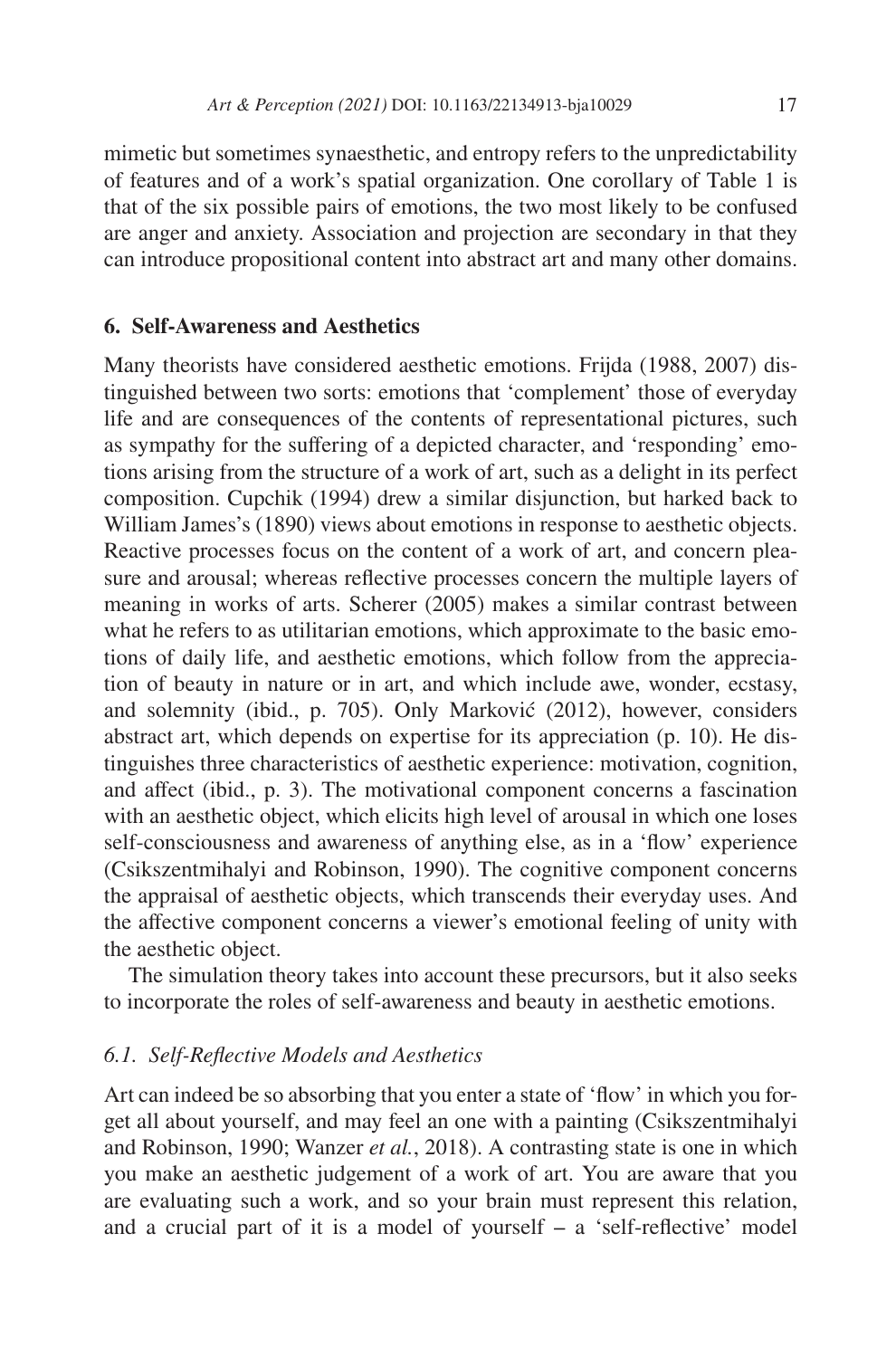([Johnson-Laird, 1983,](#page-27-1) p. 474) – and a model of the particular work of art. Self-reflective models are schematic, incomplete, and often wrong, but they can access your memories, your preferences, and much else, and they are the basis of your intentions (ibid, p. 473). You and the object of your awareness is what you are experiencing, and so a complete recursive grasp would include your awareness of your awareness, and so on, ad infinitum (ibid., p, 473). That this recursion does not occur shows that your simulation cannot be embedded within itself more than once or twice (see [Johnson-Laird](#page-27-2) *et al.*, 2021). Self-reflection underlies many complex emotions, such as embarrassment, regret, and sympathy. It is also a channel to your explicit knowledge both of yourself and of the world. If you judge that a picture is similar to one of Klee's abstracts, you are aware of this judgement. So, your self-reflection has accessed your critical knowledge that enables you to evaluate works of art – their beauty, their skill in execution, their veracity, they novelty, or, alas, their lack of these desirable qualities. And this model, in turn, as [Legrenzi \(2017\)](#page-28-12) has argued, yields your awareness of your emotional reaction to a picture: you like this painting, hate that one, and are annoyed by another. So, your selfreflective evaluation of a work of art can evoke an aesthetic emotion. It can also fail to do so. These aesthetic emotions seem mainly to depend on judgements of beauty or of its absence.

#### *6.2. Darwin and the Nature of Beauty*

The first experimental investigation of aesthetics was Fechner's corroboration of the pleasantness of the golden ratio ([1876;](#page-26-14) see also [Ortlieb](#page-29-13) *et al.*, 2020). But, there has been a recent resurgence of studies (e.g., [Schellekens and Goldie,](#page-30-14) [2011](#page-30-14); [Shimamura, 2015;](#page-30-15) [Starr, 2015\)](#page-31-9). [Darwin's \(1859](#page-25-17)) theory of evolution lies behind many studies (e.g., [Chatterjee, 2014](#page-25-18); [Dutton, 2009](#page-26-15); [Høgh-Olesen,](#page-26-16) [2019](#page-26-16); [Menninghaus, 2020;](#page-28-13) and [Prum, 2017\)](#page-30-16). These theories identify potential evolutionary sources of beauty. Early humans were nomadic, and so they saw certain environments and routes through them as likely places where water would be found, where plants would grow so that food would be plentiful, and where they would feel safe and comfortable. And, when they judged whether someone would be a likely mate, they saw some individuals as more attractive than others. So, the evolutionary sources of beauty are woodlands, florescent landscapes, and potential mates. The claim is plausible, hard to test, and silent about other sources of beauty.

Beauty is a mysterious perceptual quality. Compare it with, say, triangularity. People agree about what is triangular, it is constant, and it has necessary and sufficient conditions that define an operational test – three lines meet at three corners at the ends of each pair of them. Beauty has no such characteristics. People disagree about it ([Vessel](#page-31-0) *et al.*, 2013). It isn't constant: people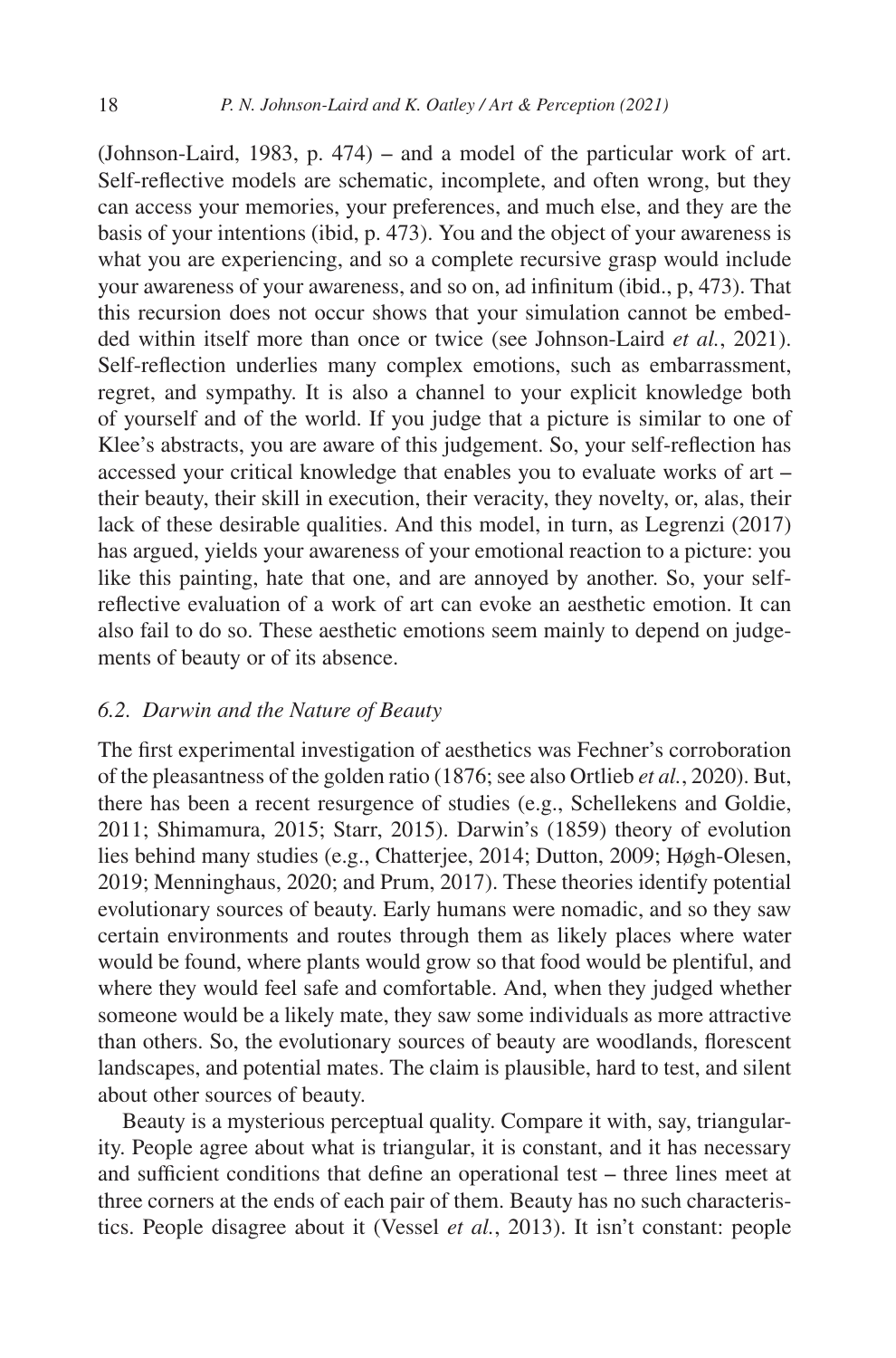change their minds about what is beautiful. And no operational test exists for it. Yet, critics tend to think that something must be common to everything that they find beautiful. [Bell \(1914\)](#page-25-19) asked himself what it was about the windows of Chartres, a Persian bowl, Giotto's frescoes at Padua, and the works of Cézanne, that led him to judge them all as beautiful. Only one answer seemed feasible: *significant form* (ibid., p. 11). It depended on "lines and colors combined in a particular way, certain forms, and relations of forms, that stir our aesthetic emotions." But, he conceded that it was dependent on unknown and mysterious laws. Evolutionary theories likewise posit that beautiful configurations tend to include symmetry, certain shapes and their juxtapositions, certain colours and their combinations, round edges rather than straight ones, smooth textures rather than rough ones. In abstract art, comparable arrangements and properties can occur on surfaces. Yet, if someone makes a genuine aesthetic judgment, and as a result tells you: *X is beautiful*, you are likely to infer that the speaker experienced an aesthetic emotion on looking at X. Beyond that, you know nothing. What matters is the identity of X and the speaker's reasons for its beauty. It may be that  $X$  is neither a scene in nature nor a potential mate, and not even a work of art. They have no monopoly on beauty.

Mathematics and science can elicit judgements of beauty ([Farmelo, 2002\)](#page-26-17), and so the concept cannot have a set of necessary and sufficient properties that apply to all its instances. It is tempting to adopt a prototype theory: people judge a work to be beautiful if it shares sufficient elements in common with a paragon for the domain. Alas, that passes the explanatory task back to what led to the paragon. Moreover, both familiarity and its apparent opposite, novelty, influence the assessment of beauty, and they are sensitive to an individual's "cognitive and affective coping potential" ([Menninghaus](#page-28-14) *et al.*, 2019)

Beauty is neither just in the eye of the beholder, nor just in the essence of the object. Not in the beholder's eye, because its lack in certain objects yield a universal agreement. Not inherent in the object, because people disagree about what's beautiful. We can conclude only that beauty depends on an interaction between aspects of the perceiver and the perceived. Likewise, its 'mysterious laws' depend on interactions between innate factors and personal experiences (see [Darwin, 1871,](#page-26-18) pp. 54, 55), and so they differ from one individual to another. Hence, certain configurations in the surface of abstract works of art can be beautiful to some viewers, but not to others, and so too is whether or not they evoke aesthetic emotions.

### *6.3. The Aesthetic Emotions*

Individuals can make judgements of the beauty of works of art, and as a result they can experience aesthetic emotions, which range from awe to disgust. Differences in personality and experience yield different emotions to abstract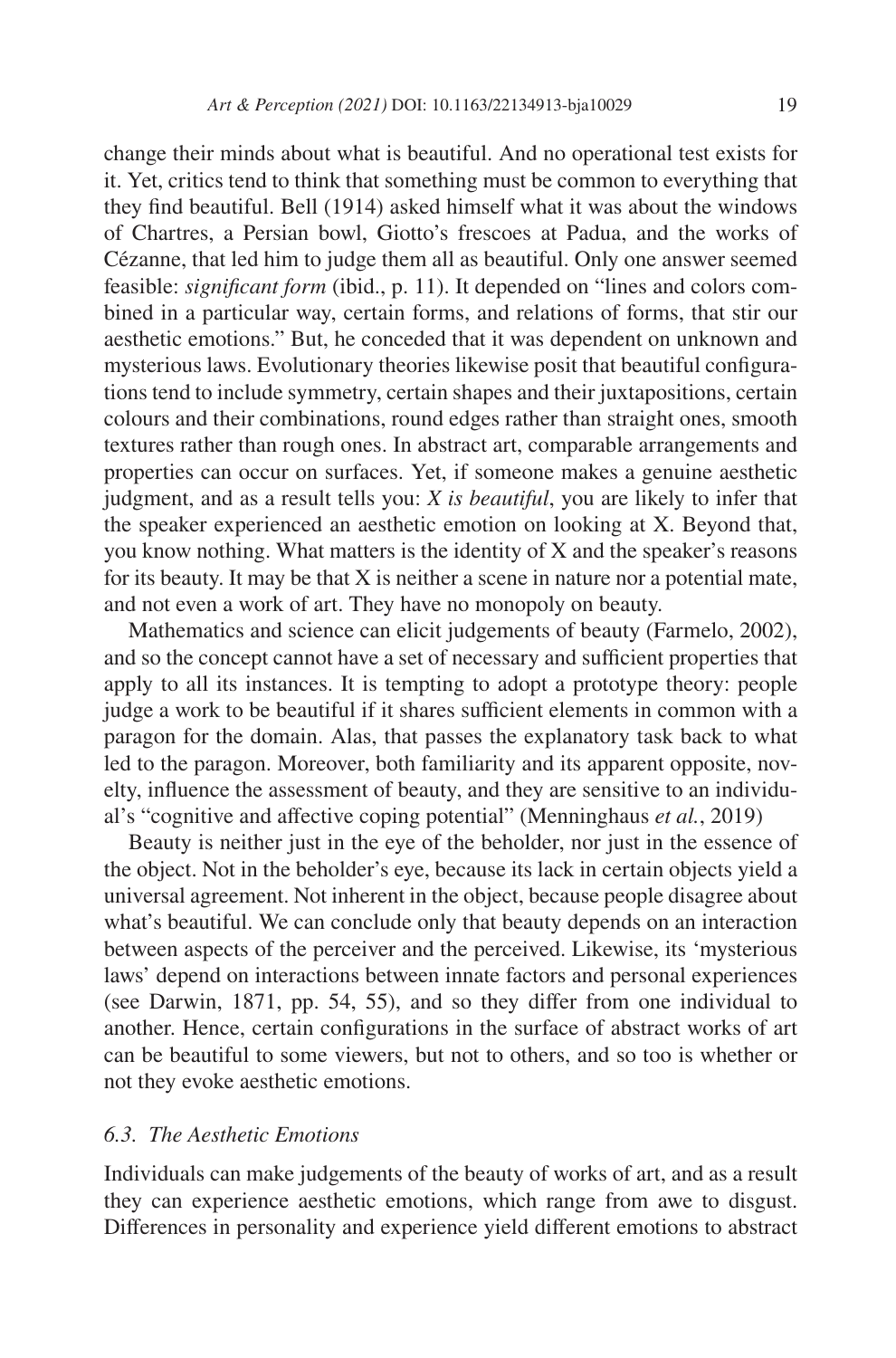art. On one side is the critic Clement Greenberg, who admired modern art, and was in awe of abstract expressionism. On the other side is Alfred Munnings, a painter of horses, who detested Picasso and modern art [\(Chew, 2006\)](#page-25-20). A picture can be shocking because it violates expectations about works of art. Or, in contrast, it can evoke an aesthetic pleasure, admiration, and a sense that the artist has done something so extraordinary that no-one else could have done it, not even badly.

In reaction to beauty, the principal aesthetic emotion is awe ([Armstrong](#page-25-21) [and Detweiler-Bedell, 2008\)](#page-25-21). Its telltale somatic signs in many people are chills or goose flesh (e.g., [Silvia, 2009](#page-31-10); [Silvia and Nusbaum, 2011](#page-31-11)): they seem to be signals from an intense mix of happiness and anxiety ([Konečni,](#page-28-15)  $2005$ ). In reaction to ugliness the principle aesthetic emotion is revulsion  $$ an intellectual disgust obvious in Munning's reaction to modern art. When you have a sense of beauty unlike any previous experience, it adds to your knowledge of the sort of art that moves you. And this thoughtful self-reflection, to which an abstract painting can lead you, may presage an aesthetic emotion.

### <span id="page-19-0"></span>**7. Evidence for the Simulation Theory of Abstract Art**

Many works of abstract art seem intended to convey only an aesthetic response. Yet, they can evoke basic emotions in the way that music does (e.g., [Schama,](#page-30-17) [2006](#page-30-17)). Music is more intense because it exists in time. [Heider and Simmel](#page-26-19) [\(1944\)](#page-26-19) showed a movie that animated abstract shapes, and asked their participants to describe it: only one of them described the movement of geometric shapes, and the rest projected an anthropomorphic interpretation onto it. Eliminate the animation, and the result is a piece of abstract art unlikely to evoke emotions. The real thing however, does. Abstract artists themselves confirm this point. For example, Mark [Rothko \(2006](#page-30-18)) wrote: "I'm interested only in expressing basic human emotions – tragedy, ecstasy, doom and so on – and the fact that a lot of people break down and cry when confronted with my pictures show that I communicate those basic human emotions." People know the difference between identifying an emotion that a work of art communicates and feeling that emotion themselves. Yet, studies of whether abstract art evokes real feelings are over once experimenters have selected the relevant paintings: the selection shows that at least some individuals, the experimenters themselves, feel real emotions on looking at them (see [Johnson-Laird and](#page-27-9) [Oatley, 2016,](#page-27-9) for the same point about music). So, at least some abstract art evokes emotions in at least some viewers, and we can examine evidence pertinent to the simulation theory's predictions.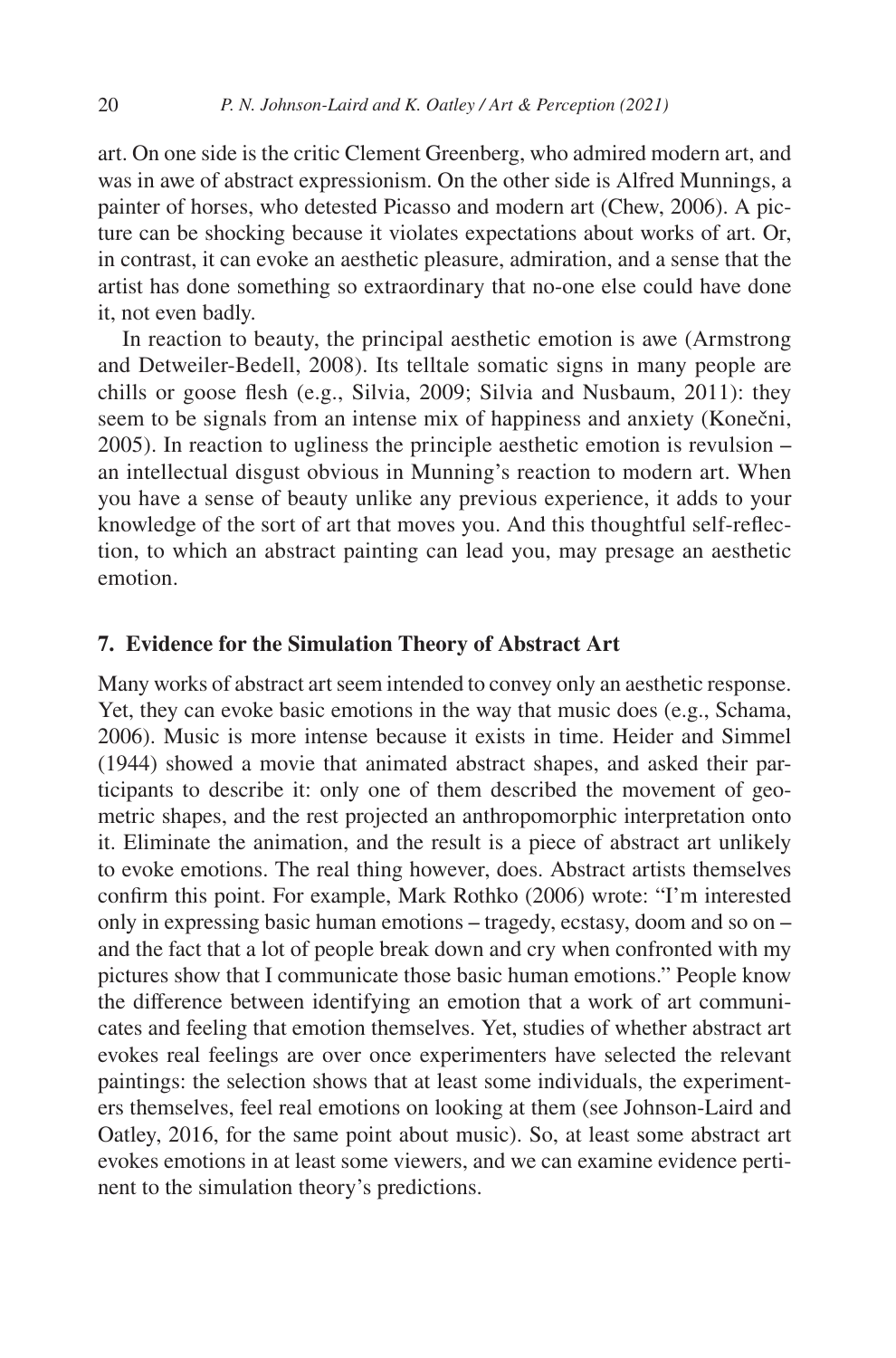### *7.1. Abstract Art: Colour, Shape, Gestures, and Basic Emotions*

Participants in a study due to [Melcher and Bacci \(2013\)](#page-28-16) agreed that certain abstract pictures evoked positive emotions and others evoked negative emotions, and a computer program made reasonable predictions about the consensus, using only two variables: colour and shape. These results bore out the simulation theory's predictions in [Table 1](#page-15-0) in that paintings of geometric shapes with primary colours evoked 'positive' emotions, whereas others in black evoked 'negative' emotions. Another study yielded a similar result for abstract paintings [\(Van Paasschen](#page-31-12) *et al.*, 2014). Likewise, individuals agreed in their judgements of happy/sad for artworks but lacked a consensus for contrasts that did not concern basic emotions [\(Specker](#page-31-13) *et al.*, 2020). We need to be cautious about generalizing from these results until a systematic study examines the surface cues to the four simplest emotions. As an example, we invite readers to judge whether four reproductions of paintings tend to evoke the emotions that the simulation theory predicts. According to the cues in [Table 1,](#page-15-0) the bright saturated colours and simple medium-sized shapes in [Fig. 1](#page-10-0) should tend to evoke joy. The large black shape in [Fig. 2](#page-20-0) should tend to evoke sadness.



<span id="page-20-0"></span>**Figure 2.** Kazimir Malevich: *Black square* (1913). From Wikipedia: [https://en.wikipedia.org/wiki/Black\\_Square\\_\(painting\)#/media/File:Kazimir\\_](https://en.wikipedia.org/wiki/Black_Square_(painting)#/media/File:Kazimir_Malevich,_1915,_Black_Supr) [Malevich,\\_1915,\\_Black\\_Suprematic\\_Square,\\_oil\\_on\\_linen\\_canvas,\\_79.5\\_x\\_79.5\\_cm,\\_](https://en.wikipedia.org/wiki/Black_Square_(painting)#/media/File:Kazimir_Malevich,_1915,_Black_Supr) [Tretyakov\\_Gallery,\\_Moscow.jpg](https://en.wikipedia.org/wiki/Black_Square_(painting)#/media/File:Kazimir_Malevich,_1915,_Black_Supr)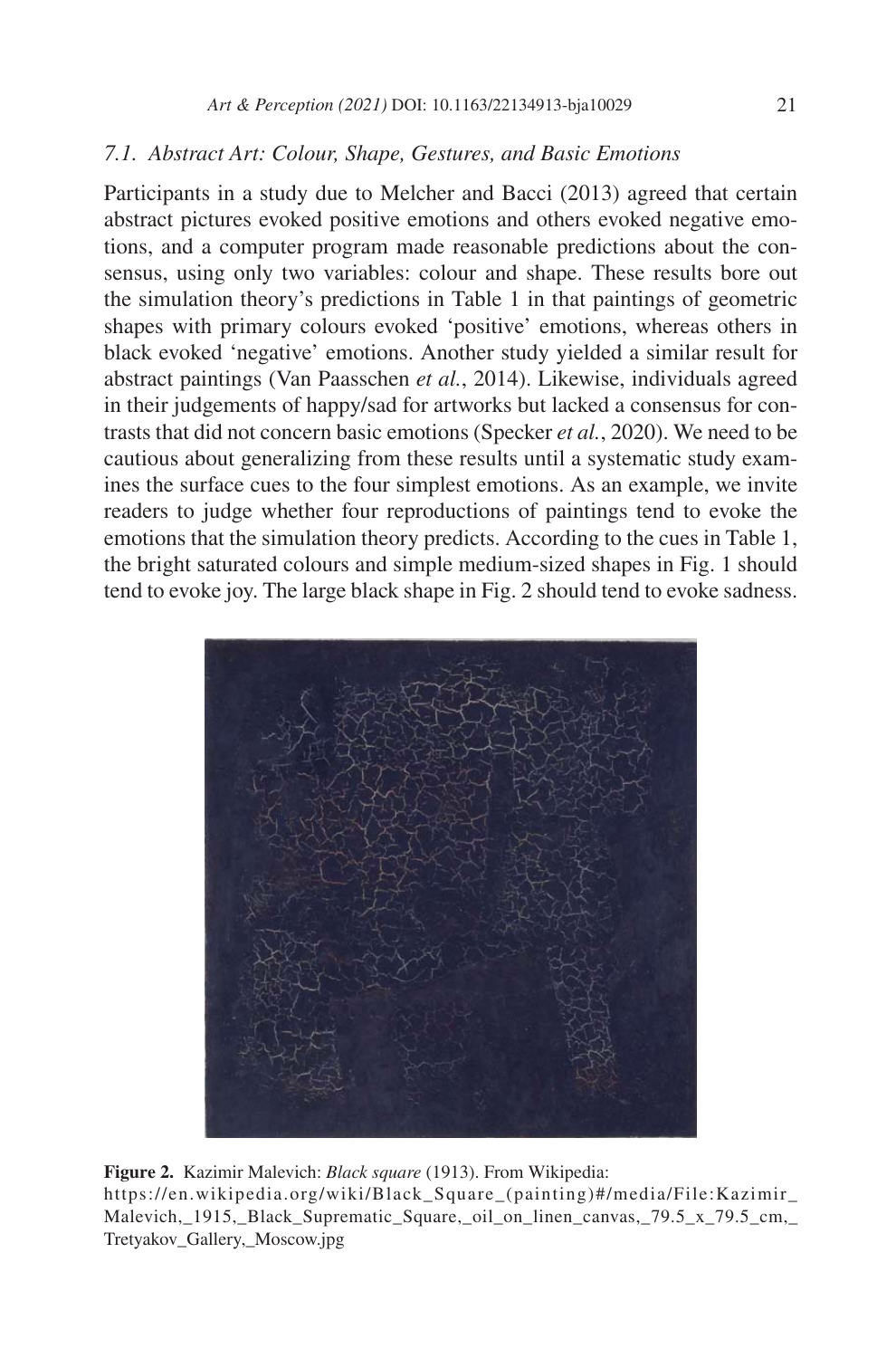

**Figure 3.** Kazuo Shiraga: *Hatsu* (2007). From Christies: [https://www.christies.com/en/lot/](https://www.christies.com/en/lot/lot-5972455) [lot-5972455](https://www.christies.com/en/lot/lot-5972455)

<span id="page-21-0"></span>Iconoclastic works of art convey anger, such as Lucio Fontana's knife cuts in canvasses. So, too, the red, black, and violent brush strokes in [Fig. 3](#page-21-0) should tend to convey anger. And the insistent repetitions of small shapes in [Fig. 4](#page-22-0) should tend to evoke anxiety. Such a study needs to distinguish between judgements of which emotions a picture is intended to convey and the evocation of real feelings.

The mimetic nature of gestures was corroborated in a study of sculptures of humans in various postures: viewers spontaneously tended to imitate these postures [\(Kreitler and Kreitler, 1972](#page-28-17)). Likewise, experiments have corroborated [Freedberg and Gallese's \(2007](#page-26-9)) conjecture that viewers of abstract paintings such as a Jackson Pollock drip painting have a sense of bodily movements reflecting a mental simulation of the artists' gestures (see [Leder](#page-28-18) *et al.*, 2012; [Sbriscia-Fioretti](#page-30-19) *et al.*[, 2013;](#page-30-19) [Taylor](#page-31-14) *et al.*, 2012; [Umiltà](#page-31-15) *et al.*, 2012). In this way, abstract pictures can evoke empathetic emotions at least in certain viewers.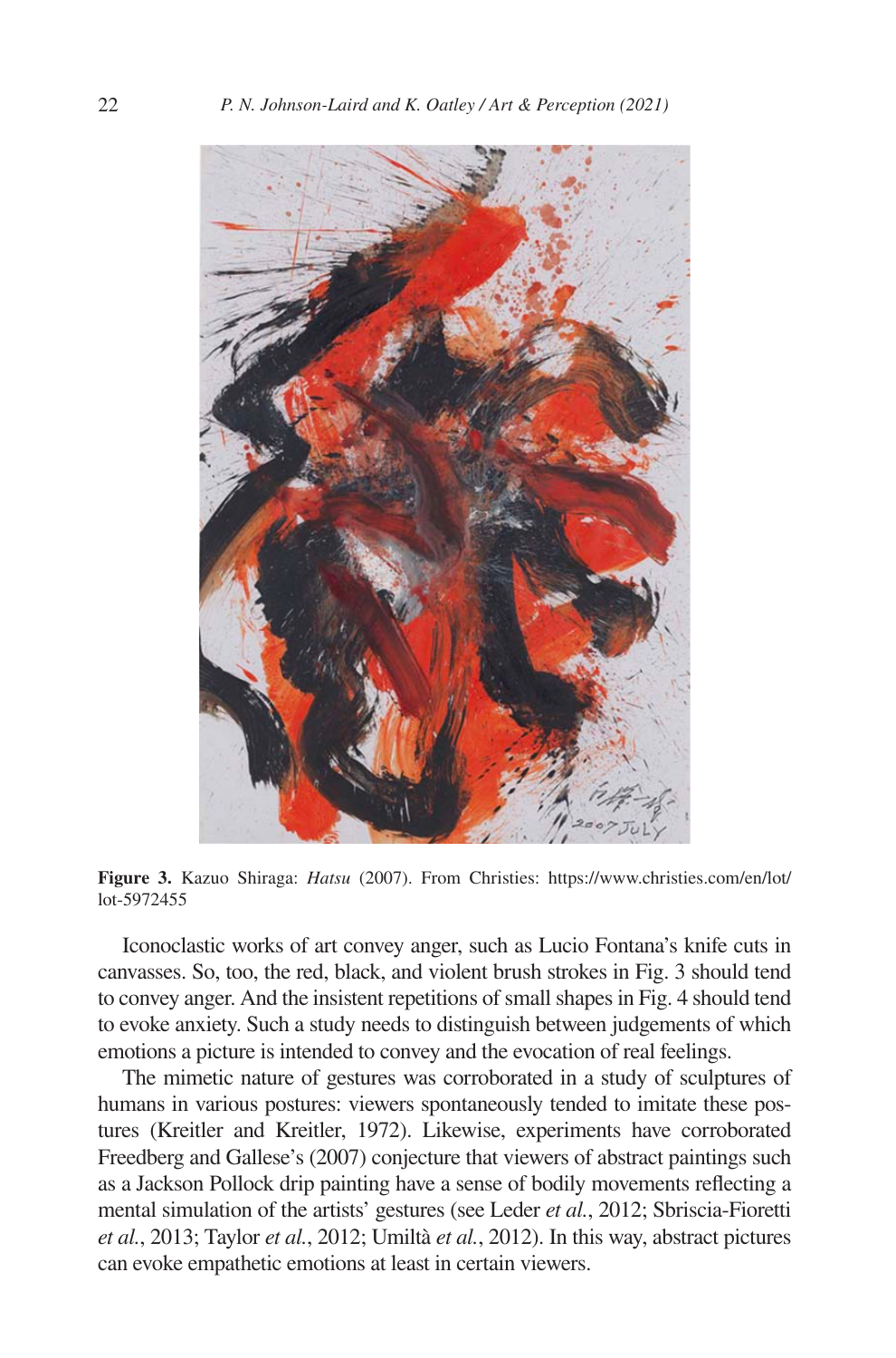

**Figure 4.** Umberto Boccioni: *States of mind: those who go* (1911). From Italian Art Society: [https://www.italianartsociety.org/2016/10/3-3-umberto-boccionis-stati-danimo-in-1911-um](https://www.italianartsociety.org/2016/10/3-3-umberto-boccionis-stati-danimo-in-1911-umberto-boccioni-made-two-versions-of-the-same-work-stati-danimo-gli-addii-quelli-che-vanno-and-quelli-che-restano/)[berto-boccioni-made-two-versions-of-the-same-work-stati-danimo-gli-addii-quelli-che-vann](https://www.italianartsociety.org/2016/10/3-3-umberto-boccionis-stati-danimo-in-1911-umberto-boccioni-made-two-versions-of-the-same-work-stati-danimo-gli-addii-quelli-che-vanno-and-quelli-che-restano/)[o-and-quelli-che-restano/](https://www.italianartsociety.org/2016/10/3-3-umberto-boccionis-stati-danimo-in-1911-umberto-boccioni-made-two-versions-of-the-same-work-stati-danimo-gli-addii-quelli-che-vanno-and-quelli-che-restano/)

### <span id="page-22-0"></span>*7.2. Abstract Art, Self-Awareness, and Aesthetic Emotions*

The simulation theory predicts that a viewer looking at an abstract painting can experience an aesthetic emotion – from awe to revulsion. One corroboration comes from a study in which participants rated how much each of a large set of unfamiliar pictures moved them [\(Vessel](#page-31-0) *et al.*, 2013). Some of the pictures did move them, and fMRI results showed that those that participants found most moving activated the Default Mode Network in the brain. This network becomes active when people think about themselves. This finding supports the hypothesis that a self-reflective model underlies more intense aesthetic reactions to art. As the authors of the study concluded, your experience of art is at its greatest when it 'reaches within you'.

Many works of art appear to aim at evoking an aesthetic reaction. So, representational scenes can even lack cues to evoke emotions. Consider, for example, Vermeer's (c. 1658) portrait of a milkmaid. It depicts a mundane scene – an ordinary woman in plain garb pours milk from a jug. The surface of the picture is transparent with no evident brush strokes or cues to its creation. Yet, this domestic scene and others that Vermeer painted did not depict spontaneous events. He s*et up* the scene with care, with a careful choice of elements and their arrangement, and even rehearsed it as in a theatrical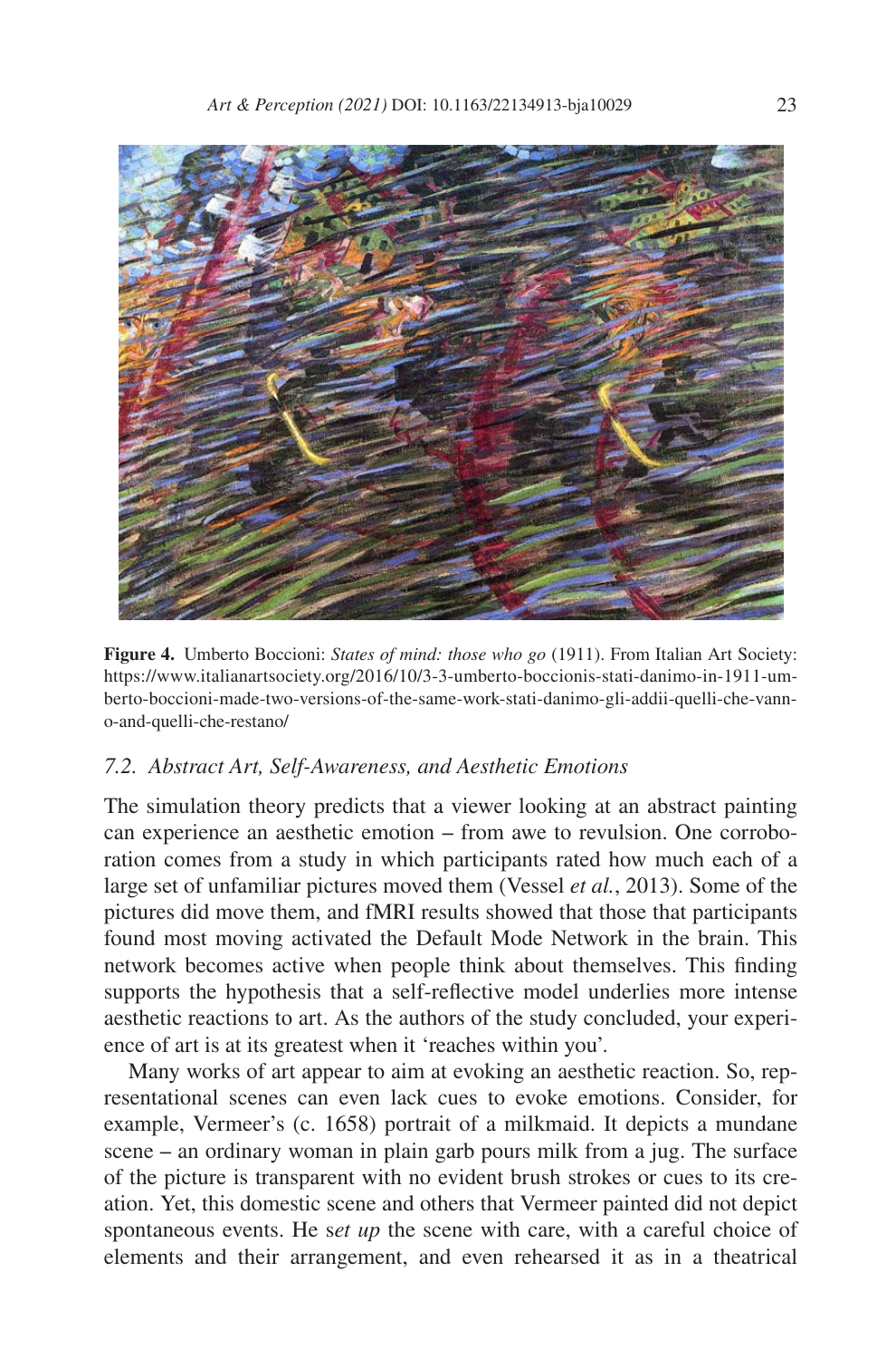performance ([Oatley, 2011\)](#page-29-7). His aim seems to have been to elicit a judgement of beauty. And he succeeded: a self-reflective evaluation of these pictures is of their extraordinary veracity and harmony in their spatial organization.

On first viewing a picture, some individuals are confused, later they have an emotional reaction, and still later they may experience an aesthetic emotion ([Pelowski, 2015](#page-29-14)). One of the corollaries of later self-reflections of works of art is illustrated in another empirical study ([Medved](#page-28-19) *et al.*, 2004). As visitors left an art gallery, an interviewer them asked to identify which painting they had found most interesting. They then had to imagine this picture and to talk about it as they would to a friend, to say whether any personal memories had come to mind in looking at it, and to name any emotions that it had evoked. Some five months later, as they had agreed, they were telephoned and asked the same questions. About three-quarters of the initial participants completed this interview. When they had left the art gallery, most of them reported that their chosen picture had evoked an emotion, and in their later telephone interview they experienced it again, albeit at a reduced level. However, the main difference between the two interviews probably occurred because the interval between them allowed the participants to reflect on their experiences. Their initial impressions on leaving the gallery had been piecemeal, whereas their later accounts were coherent reports of their own feelings in looking at the picture, and so they referred to themselves more often than in the first interview (see also [Specker](#page-31-16) *et al.*, 2017).

People differ, and visual art does not move everyone. And these differences are likely to result from interactions between innate factors and experience. One pertinent difference is in personality, and evidence bears out its effects on viewing pictures ([Djikic](#page-26-20) *et al.*, 2012). Individuals with 'openness to experience' are more likely to prefer abstract art than those without this trait (e.g., [Feist and Brady, 2004\)](#page-26-21). Another difference is in acquired critical skill: experts rated artworks as more beautiful than novices did [\(van Paasschen](#page-31-12) *et al.*, 2014). Likewise, in a study of early twentieth century paintings, from 1900 to 1935, experts rated abstract paintings as more interesting, beautiful, informative, and similar to representational art than novices did [\(Bimler](#page-25-22) *et al.*, 2019). Selfreflection allows access to expertise.

### <span id="page-23-0"></span>**8. Conclusions**

Anecdotal reports from artists, critics, and viewers, suggest that people feel emotions on looking at abstract art. Brain-imaging studies support this claim, because regions that mediate emotions are active during such experiences. This article therefore began with three questions, and the new simulation theory combines mental models and emotions to answer them.

*Which particular emotions does abstract art evoke?* According to the simulation theory, it can evoke the simplest basic emotions that individuals can experience without knowing their objects, causes, or reasons. In English these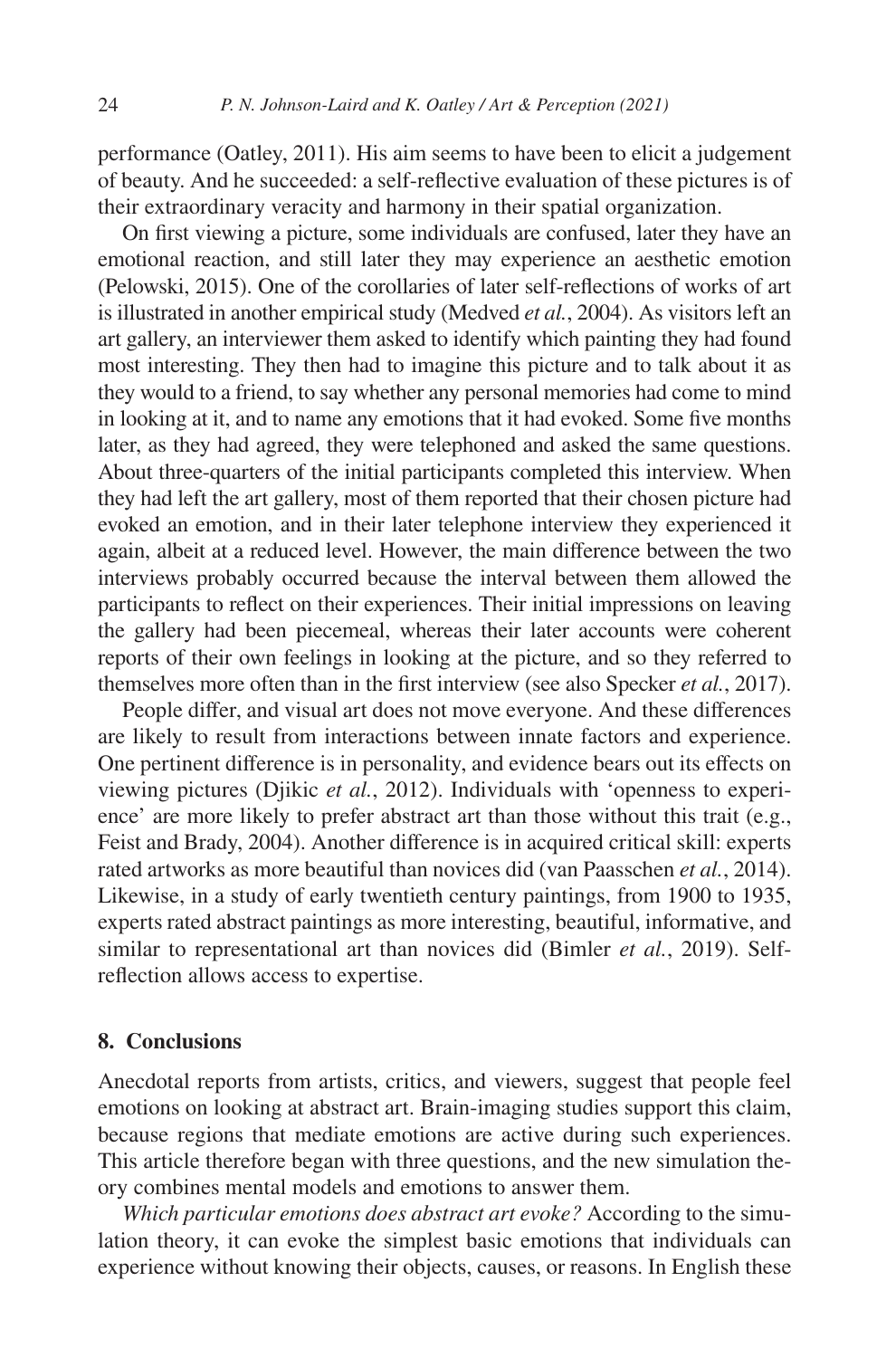emotions are referred to as happiness, sadness, anger, and anxiety. They occur in listening to pure music (Miu *et al.*[, 2016\)](#page-29-15), and also at the onset and recurrence of psychological illnesses. Abstract art evokes them, but it can also evoke complex emotions. They can occur from a viewer's association between a feature of a picture, such as a particular shape, and an entity or event that evokes a complex emotion in daily life. They can also occur when a viewer projects a creative propositional interpretation onto a work of abstract art, but that itself evokes a complex emotion. Projections of this sort are ubiquitous, and can occur with representational paintings, music, and other sorts of art.

*What mental processes underlie the evocation of basic emotions to abstract art?* It does not take much to provoke basic emotions in humans or other species [\(Darwin, 1871](#page-26-18), p. 56 *et seq.*). An abstract painting yields a simulation that encodes several cues, including colours, lines, spatial organization, and manner of painting. These cues can evoke particular basic emotions, e.g., bright unsaturated colours of regular shapes with a moderate degree of entropy can evoke happiness (see [Table 1](#page-15-0)). Such evocations depend on mimesis in which characteristics of emotional behaviours and expressions occur in simulations, which in turn evoke these emotions, on associations with other objects that elicit emotions, and for some individuals on synaesthesia. Corroboratory evidence supports the simulation theory, but whether different kinds of abstract art evoke different negative emotions  $-$  sadness, anger, and anxiety  $-$  is not yet known (cf. Elliott and Maier, [2014](#page-26-22)).

*What underlies aesthetic emotions to abstract art?* The simulation theory predicts that your model of yourself, with access to explicit knowledge, can yield an evaluation of the work, and evoke an aesthetic emotion, ranging from awe to revulsion. The main corroboration of this hypothesis is that aesthetic judgements activate the Default Mode Network in the brain – an activation that occurs when individuals think about themselves.

A major goal for future research on emotions and art is to develop a computer program that takes as input an electronic image of an abstract painting, and constructs its mental simulation that in turn predicts the likely emotions that it will evoke in humans.

#### *Acknowledgements*

We thank Sangeet Khemlani, Paolo Legrenzi, Johan Wagemans, and three anonymous reviewers, for very helpful advice.

#### **References**

<span id="page-24-1"></span><span id="page-24-0"></span>Albers, J. (1963). *Interaction of Color*. Yale University Press, New Haven, CT, USA. Aristotle (1984). *The Complete Works of Aristotle* (Vols 1 and 2), (J. Barnes, Ed.). Princeton University Press, Princeton, NJ, USA.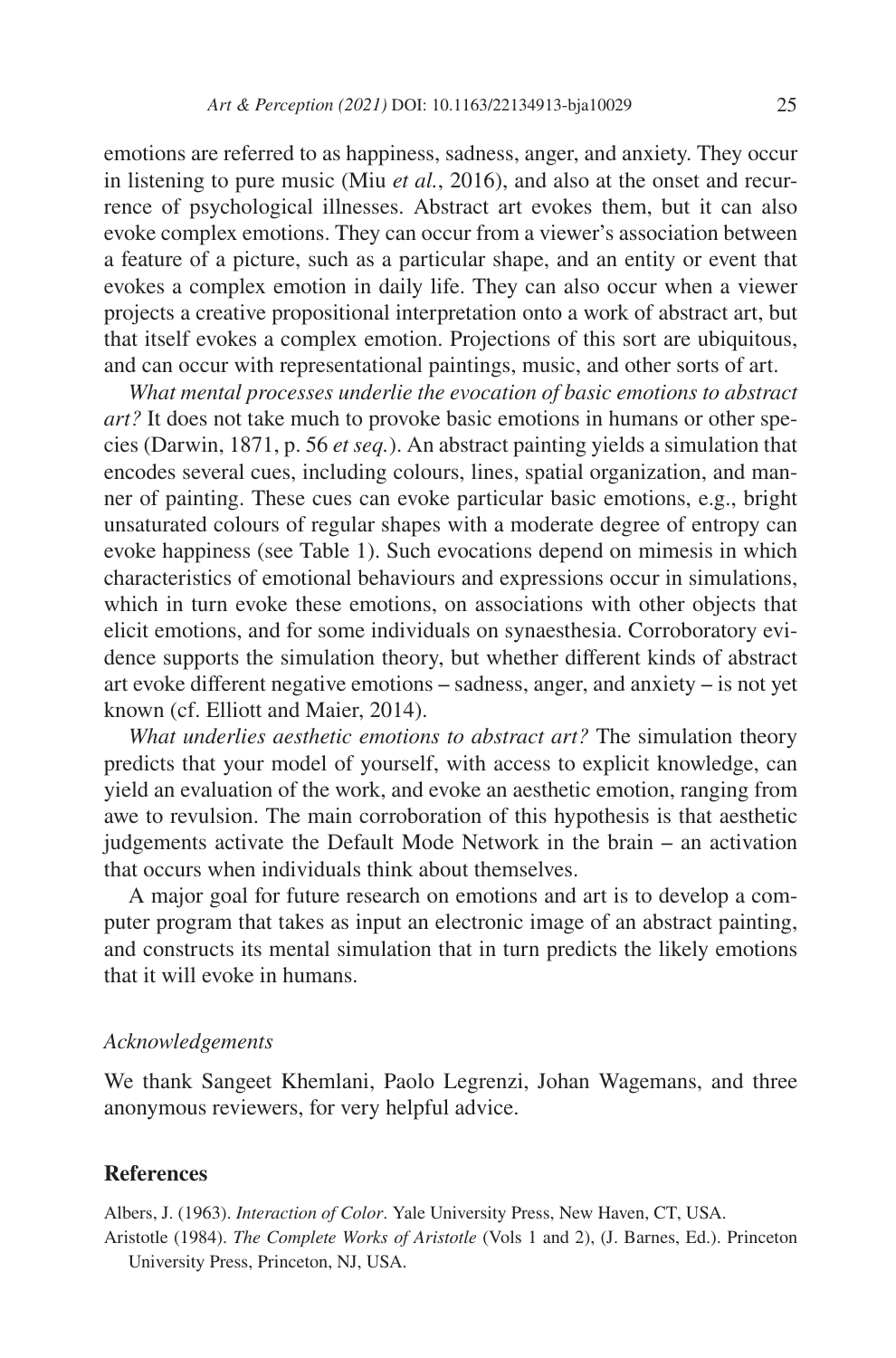- <span id="page-25-21"></span>Armstrong, T., and Detweiler-Bedell, B. (2008). Beauty as an emotion: The exhilarating prospect of mastering a challenging world, *Rev. Gen. Psychol.* **12**, 305–329.
- <span id="page-25-10"></span>Arnheim, R. (1954). *Art and Visual Perception*. University of California Press, Berkeley, CA, USA.
- <span id="page-25-11"></span>Arnheim, R. (1969). *Visual Thinking*. University of California Press, Berkeley, CA, USA.
- <span id="page-25-5"></span>Arnheim, R. (1971). *Entropy and Art: An Essay on Disorder and Order*. University of California Press, Berkeley, CA, USA.
- <span id="page-25-4"></span>Attneave, F. (1959). *Applications of Information Theory to Psychology: A Summary of Basic Concepts, Methods, and Results*. Henry Holt, New York, NY, USA.
- <span id="page-25-3"></span>Barrett, L. F. (2017). *How Emotions are Made: The Secret Life of the Brain*. Houghton Mifflin Harcourt, New York, NY, USA.
- <span id="page-25-7"></span>Behrens, R. R. (1986). *Illustration as an Art*. Prentice Hall, Englewood Cliffs, NJ, USA.
- <span id="page-25-6"></span>Belke, B., Leder, H., Strobach, T., & Carbon, C.-C. (2010). Cognitive fluency: High-level processing dynamics in art appreciation, *Psychol. Aesthet. Creat. Arts* **4**, 214–222. doi: 10.1037/ a0019648.
- <span id="page-25-19"></span>Bell, C. (1914). *Art*. Frederick A. Stokes, New York, NY, USA.
- <span id="page-25-13"></span>Berenson, B. (1909). *The Florentine Painters of the Renaissance with an Index to Their Works*. G.P. Putnam's Sons, London, UK.
- <span id="page-25-22"></span>Bimler, D. L., Snellock, M., and Paramei, G. V. (2019). Art expertise in construing meaning of representational and abstract artworks, *Acta Psychol.* **192**, 11–22. doi: 10.1016/j. actpsy.2018.10.012.
- <span id="page-25-0"></span>Boccia, M., Barbetti, S., Piccardi, L., Guariglia, C., Ferlazzo, F., Giannini, A. M., and Zaidel, D. W. (2016). Where does brain neural activation in aesthetic responses to visual art occur? Meta-analytic evidence from neuroimaging studies, *Neurosci. Biobehav. Rev.* **60**, 65–71. doi; 10.1016/j.neubiorev.2015.09.009.
- <span id="page-25-12"></span>Burns, K. (2015). Entropy and optimality in abstract art: an empirical test of visual aesthetics, *J. Math. Arts* **9**, 77–90. doi: 10.1080/17513472.2015.1096738.
- <span id="page-25-14"></span>Casati, R., and Pignocchi, A. (2007). Mirror and canonical neurons are not constitutive of esthetic response, *Trends Cogn. Sci.* **11**, 410. doi: 10.1016/j.tics.2007.07.007.
- <span id="page-25-1"></span>Cela-Conde, C. J., and Ayala, F. J. (2018). Art and brain coevolution, *Prog. Brain Res.* **237**, 41–60. doi: 10.1016/bs.pbr.2018.03.013.
- <span id="page-25-18"></span>Chatterjee, A. (2014) *The Aesthetic Brain: How We Evolved to Desire Beauty and Enjoy Art*. Oxford University Press, Oxford, UK.
- <span id="page-25-20"></span>Chew, P. (2006). The painter who hated Picasso, *Smithsonian* **37**, 86.
- <span id="page-25-8"></span>Cooper, D. (1970). *The Cubist Epoch*. Phaidon, London, UK.
- <span id="page-25-2"></span>Craik, K. J. W. (1943). *The Nature of Explanation*. Cambridge University Press, Cambridge, UK.
- <span id="page-25-16"></span>Csikszentmihalyi, M., and Robinson, R. E. (1990). *The Art of Seeing: An Interpretation of the Aesthetic Encounter*. Getty Publications, Los Angeles, CA, USA.
- <span id="page-25-15"></span>Cupchik, G. C. (1994). Emotion in aesthetics: Reactive and reflective models, *Poetics* **23**, 177– 188. doi: 10.1016/0304-422X(94)00014-W.
- <span id="page-25-9"></span>D'Andrade, R., and Egan, M. (1974). The colors of emotion, *Am. Ethnol.* **1**, 49–63. doi: 10.1525/ ae.1974.1.1.02a00030.
- <span id="page-25-17"></span>Darwin, C. (1859). *On the Origin of Species by Means of Natural Selection*. Murray, London, UK.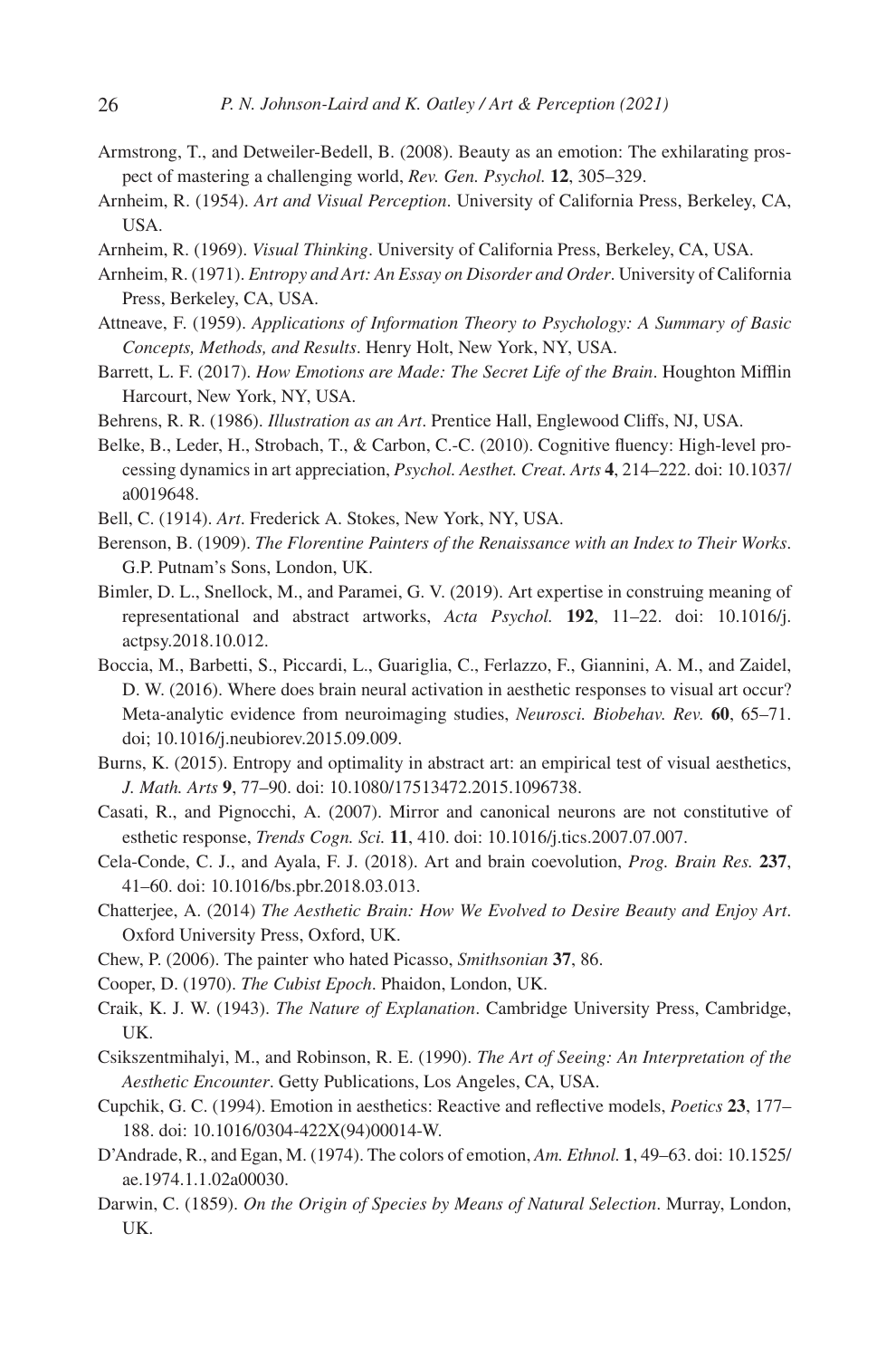- <span id="page-26-18"></span>Darwin, C. (1871). *The Descent of Man and Selection in Relation to Sex*. Murray, London, UK.
- <span id="page-26-2"></span>Darwin, C. (1872). *The Expression of the Emotions in Man and Animals*. Murray, London, UK.
- <span id="page-26-6"></span>De Winter, S., Moors, P., Van Gelder, H., and Wagemans, J. (2017). Illusory colour depth based on the interaction between fluorescent and conventional colours, *Art Percept.* 337–426.
- <span id="page-26-11"></span>Dittrich, W. H., Troscianko, T., Lea, S. E. G., and Morgan, D. (1996). Perception of emotion from dynamic point-light displays represented in dance, *Perception* **25**, 727–738. doi. org/10.1068/p250727.
- <span id="page-26-20"></span>Djikic, M., Oatley, K., and Peterson, J. B. (2012). Serene arts: the effect of personal unsettledness and of paintings' narrative structure on personality, *Empir. Stud. Arts* **30**, 183–193. doi: 10.2190/EM.30.2.e.
- <span id="page-26-15"></span>Dutton, D. (2009). *The Art Instinct: Beauty, Pleasure, and Human Evolution*. Oxford University Press, London, UK.
- <span id="page-26-3"></span>Ekman, P. (1992). Facial expressions of emotion: new findings, new questions, *Psych. Sci*. **3**, 34–38. doi.org/10.1111/j.1467–9280.1992.tb00253.x.
- <span id="page-26-22"></span>Elliot, A. J., and Maier, M. A. (2014). Color psychology: Effects of perceiving color on psychological functioning in humans, *Annu. Rev. Psychol.* **65**, 95–120. doi.org/10.1146/ annurev-psych-010213-115035.
- <span id="page-26-17"></span>Farmelo, G. (2002). *It Must be Beautiful: Great Equations of Modern Science*, Granta Books, London, UK.
- <span id="page-26-14"></span>Fechner, G. T. (1876). *Vorschule der Aesthetik*, Breitkopf and Härtel, Leipzig, Germany.
- <span id="page-26-21"></span>Feist, G. J., and Brady, T. R., (2004). Openness to experience non-conformity and the preference for abstract art, *Empir. Stud. Arts*, **22**, 77–89. doi: 10.2190/Y7CA-TBY6-V7LR-76GK J.
- <span id="page-26-0"></span>Fodor, J. A. (1975) *The Language of Thought*. Crowell, New York, NY, USA.
- <span id="page-26-9"></span>Freedberg, D., and Gallese, V. (2007). Motion, emotion and empathy in esthetic experience, *Trends Cogn. Sci.* **11**, 197–203. doi.org/10.1016/j.tics.2007.02.003.
- <span id="page-26-12"></span>Frijda, N. H. (1988). The laws of emotion, *Am. Psychol*. **43**, 349–358. doi: 10.1037//0003- 066x.43.5.349.
- <span id="page-26-13"></span>Frijda, N. H. (2007). *The Laws of Emotion*. Lawrence Erlbaum, Mahwah, NJ, USA.
- <span id="page-26-10"></span>Gallese, V. (2001). The 'shared manifold' hypothesis. From mirror neurons to empathy, *J. Consc. Stud.* **8**, 33–50.
- <span id="page-26-4"></span>Gendron, M., Roberson, D., van der Vyver, J. M., and Barrett, L. F. (2014). Perceptions of emotion from facial expressions are not culturally universal: Evidence from a remote culture, *Emotion* **14**, 251–262. doi.org/10.1037/a0036052.
- <span id="page-26-7"></span>Ghiselin, B. (1952). *The Creative Process: A Symposium*. University of California Press, Berkeley, CA, USA.
- <span id="page-26-8"></span>Gombrich, E. H. (1960). *Art and Illusion: a Study in the Psychology of Pictorial Representation*. Phaidon Press, London, UK.
- <span id="page-26-1"></span>Hegarty, M., and Just, M. A. (1993). Constructing mental models of machines from text and diagrams, *J. Mem. Lang.* **32**, 717–742. doi.org/10.1006/jmla.1993.1036.
- <span id="page-26-19"></span>Heider, F., & Simmel, M. (1944). An experimental study of apparent behavior, *Am. J. Psych.* **57**, 243259. doi.org/10.2307/1416950.
- <span id="page-26-5"></span>Helmholtz, H. L. F. (1912). *On the Sensations of Tone as a Physiological Basis for the Theory of Music* (4th ed.). Longmans, Green and Co., New York, NY, USA.
- <span id="page-26-16"></span>Høgh-Olesen, H. (2019) *The Aesthetic Animal*. Oxford University Press, Oxford, UK.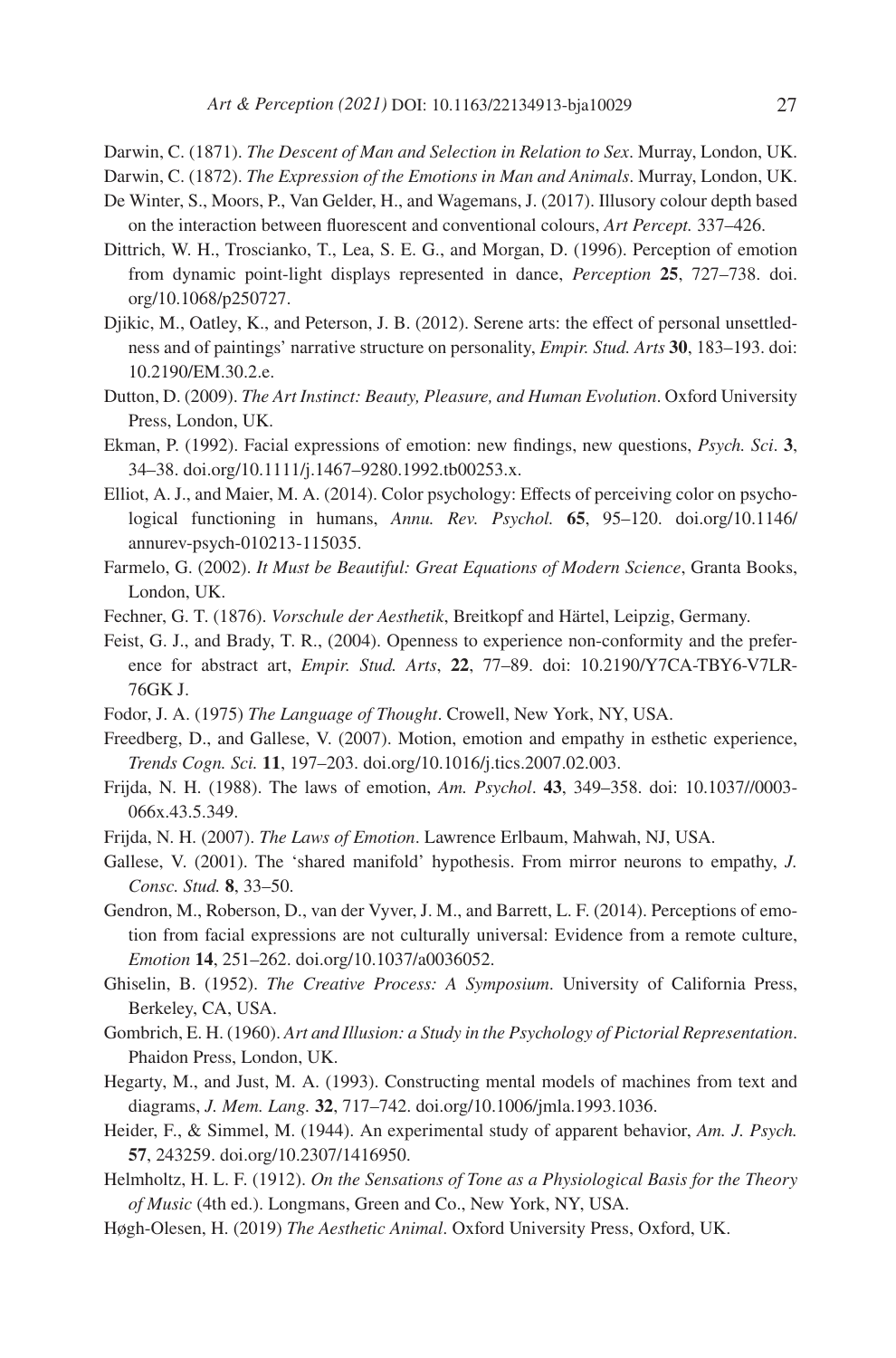- <span id="page-27-0"></span>Ishizu, T., and Zeki, S. (2011). Toward a brain-based theory of beauty, *PloS ONE* **6**, e21852. doi.org/10.1371/journ*al*.pone.0021852.
- <span id="page-27-7"></span>Jackson, J. C., Watts, J., Henry, T. R., List, J.-M., Forkel, R., Mucha, P. J., Greenhill, S. J., Gray, R. D., and Lindquist, K. A. (2019). Emotion semantics show both cultural variation and universal structure, *Science* **366**, 1517–1522. doi: 10.1126/science.aaw8160.
- <span id="page-27-12"></span>Jacobsen, T., and Wolsdorff, C. (2007). Does History Affect Aesthetic Preference? Kandinsky's Teaching of Colour-Form Correspondence, Empirical Aesthetics, and the Bauhaus, *Design J.* **10**, 16–27. doi.org/10.2752/146069207789271902.
- <span id="page-27-15"></span>James, W., (1890). *The Principles of Psychology*, Vol. 2. Dover, New York, NY, USA. doi: 10.1037/11059-000.
- <span id="page-27-1"></span>Johnson-Laird, P. N. (1983). *Mental Models: Towards A Cognitive Science of Language, Inference, and Consciousness*. Harvard University Press, Cambridge, MA, USA.
- <span id="page-27-3"></span>Johnson-Laird, P. N., and Byrne, R. M. J. (1991). *Deduction*. Laurence Erlbaum, Hillsdale, NJ, USA.
- <span id="page-27-9"></span>Johnson-Laird, P. N., and Oatley, K. (2016). Emotions in music, literature, and film, in: *Handbook of Emotions* (*4th ed.),* Barrett, L. M., lewis, M. and Haviland-Jones, J. M. (Eds.), pp. 82–97. Guilford, New York, NY, USA.
- <span id="page-27-8"></span>Johnson-Laird, P. N., Mancini, F., and Gangemi, A. (2006). A hyper emotion theory of psychological illnesses, *Psych. Rev.* **113**, 822–841. doi: 10.1037/0033-295X.113.4.822.
- <span id="page-27-10"></span>Johnson-Laird, P. N., Kang, O. E., and Leong, Y. C. (2012). On musical dissonance, *Mus. Percept.*, *30*, 19–35. **doi**: 10.1525/mp.2012.30.1.19.
- <span id="page-27-2"></span>Johnson-Laird, P. N., Bucciarelli, M., Mackiewicz, R., and Khemlani, S. (2021). Recursion in programs, thought, and language, *Psychon. Bull. Rev.* in press.
- <span id="page-27-13"></span>Jonauskaite, D., Abu-Akel, A., Dael, N., Oberfeld, D., Abdel-Khalek, A. M., Al-Rasheed, A. S., Antonietti, J.-P., Bogushevskaya, V., Chamseddine, A., Chkonia, E., Corona, V., Fonseca-Pedrero, E., Griber, Y. A., Grimshaw, G., Abdel Hasan, A., Havelka, J., Hirnstein, M., Karlsson, B. S. A., Laurent, E., Lindeman, M., Marquardt, L., Mefoh, P., Papadatou-Pastou, M., Pérez-Albéniz, A., Pouyan, N., Roinishvili, M., Romanyuk, L., Salgado Montejo, A., Schrag, Y., Sultanova, A., Uusküla, M., Vainio, S., Wąsowicz, G., Zdravković, S., Zhang, M., and Mohr, C. (2020). Universal patterns in color-emotion associations are further shaped by linguistic and geographic proximity, *Psychol. Sci*. **31**, 1245–1260 doi: 10.1177/ 0956797620948810.
- <span id="page-27-14"></span>Jonauskaite, D., Camenzind, L., Parraga, C. A., Diouf, C. N., Ducommun, M. M., Müller, L., Norberg, M., and Mohr, C. (2021). Colour-emotion associations in individuals with redgreen colour blindness, *PeerJ* **9**, e11180. doi.org/10.7717/peerj.11180.
- <span id="page-27-11"></span>Kandinsky, W. (1911/2001). *Concerning the Spiritual in Art* (M. T. H. Sadler, Transl.). Tate Publishing, London, UK.
- <span id="page-27-6"></span>Keltner, D., Oatley, K., and Jenkins, J. M. (2019). *Understanding Emotions* (4th ed.), Wiley, Hoboken, NJ, USA.
- <span id="page-27-5"></span>Khemlani, S., & Johnson-Laird, P. N. (in press). Reasoning about properties: A computational theory, *Psychol. Rev.*
- <span id="page-27-4"></span>Khemlani, S., Mackiewicz, R., Bucciarelli, M., and Johnson-Laird, P. N. (2013). Kinematic mental simulations in abduction and deduction, *Proc. Natl Acad. Sci. U.S.A.* **110**, 16766– 16771. doi: 10.1073/pnas.1316275110.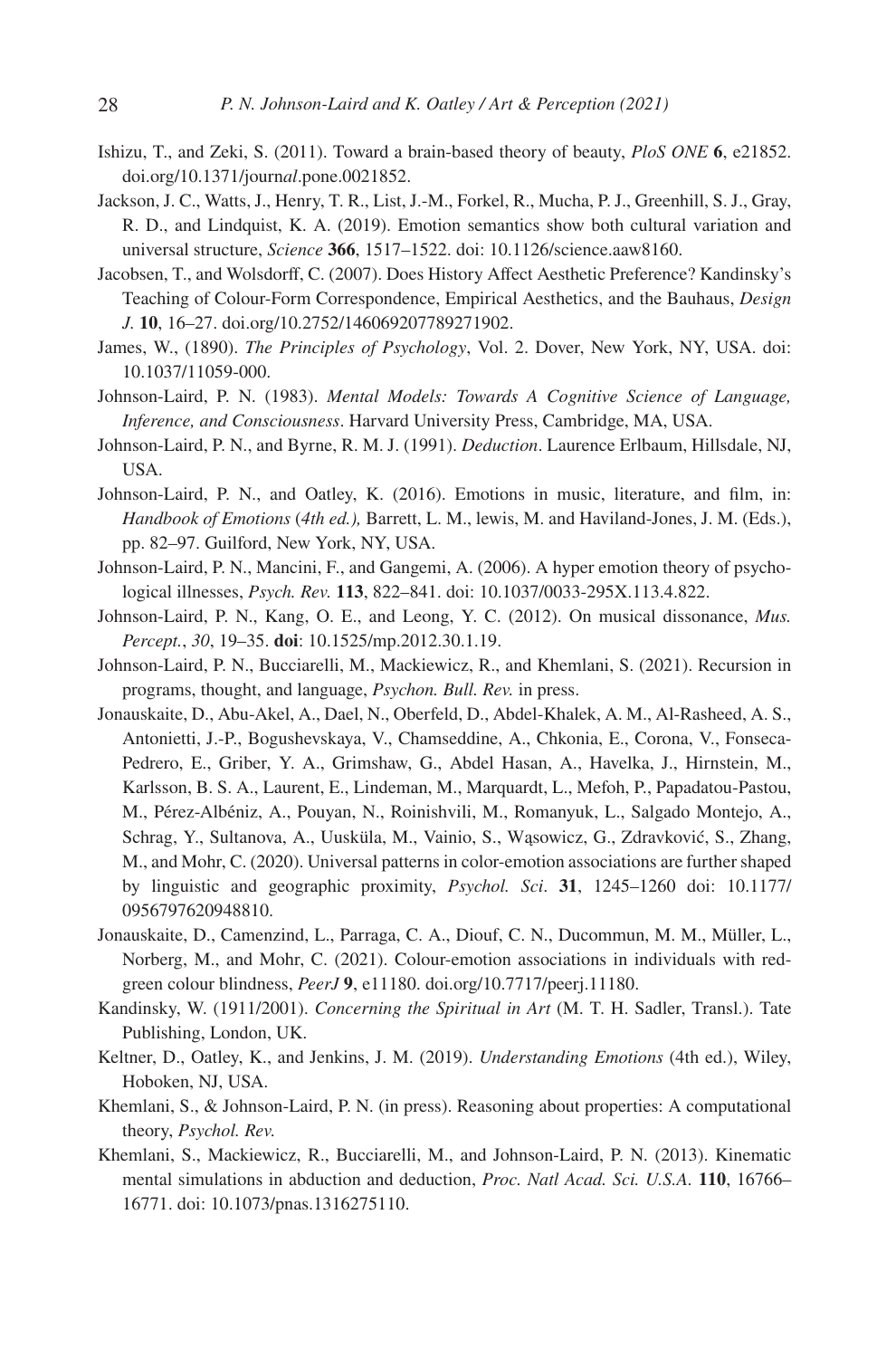- <span id="page-28-4"></span>Knauff, M., Fangmeier, T., Ruff, C. C. and Johnson-Laird, P. N. (2003). Reasoning, models, and images: Behavioral measures and cortical activity, *J. Cogn. Neurosci.* **15**, 559–573. doi: 10.1162/089892903321662949.
- <span id="page-28-15"></span>Konečni, V. J. (2005). The aesthetic trinity: Awe, being moved, thrills, *Bull. Psychol. Arts* **5**, 27–44.
- <span id="page-28-8"></span>Konečni, V. J. (2015). Emotion in painting and art installations, *Am. J. Psychol.* **128**, 305–322. doi: 10.5406/amerjpsyc.128.3.0305.
- <span id="page-28-17"></span>Kreitler, H., and Kreitler, S. (1972). *Psychology of the Arts*. Duke University Press, Durham, NC, USA.
- <span id="page-28-5"></span>Kroger, J. K., Nystrom, L. E., Cohen, J. D., and Johnson-Laird, P. N. (2008). Distinct neural substrates for deductive and mathematical processing, *Brain Res.* **1243**, 86–103. doi. org/10.1016/j.brainres.2008.07.128.
- <span id="page-28-7"></span>Kubovy, M. (1986). *The Psychology of Perspective and Renaissance Art*. Cambridge University Press, Cambridge, UK.
- <span id="page-28-18"></span>Leder, H., Bär, S., and Topolinski, S. (2012). Covert painting simulations influence aesthetic appreciation of artworks, *Psychol. Sci.* **23**, 1479–1481. doi.org/10.1177/0956797612452866.
- <span id="page-28-12"></span>Legrenzi, P. (2017). *Regole e Caso*. Il Mulino, Bologna, Italy.
- <span id="page-28-9"></span>Lu, X. (2016). *Visual Characteristics for Computational Prediction of Esthetics and Evoked Emotions*. PhD thesis, Pennsylvania State University, State College, PA, USA.
- <span id="page-28-2"></span>Mar, R. A. (2018). Evaluating whether stories can promote social cognition: Introducing the Social Processes and Content Entrained by Narrative (SPaCEN) framework, *Disc. Proc.* **55**, 454–479. doi.org/10.1080/0163853X.2018.1448209.
- <span id="page-28-3"></span>Mar, R. A., and Oatley, K. (2008). The function of fiction is the abstraction and simulation of social experience, *Persp. Psychol. Sci.* **3**, 173–192. doi.org/10.1111/j.1745-6924. 2008.00073.x.
- <span id="page-28-11"></span>Marković, S. (2012). Components of aesthetic experience: aesthetic fascination, aesthetic appraisal, and aesthetic emotion, *i-Perception* **3**, 1–17. doi.org/10.1068/i0450aap.
- <span id="page-28-0"></span>Marr, D. (1982). *Vision: A Computational Investigation into the Human Representation and Processing of Visual Information.*. W.H. Freeman, San Francisco, CA, USA.
- <span id="page-28-10"></span>Mather, G. (2018). Visual image statistics in the history of western art, *Art Percept*. **6**, 97–115. doi: 10.1163/22134913-20181092.
- <span id="page-28-6"></span>Matravers, D. (2001). *Art and Emotion*. Clarendon Press, Oxford, UK.
- <span id="page-28-19"></span>Medved, M., Cupchik, G., and Oatley, K. (2004). Interpretive memories of artworks, *Memory* **12**, 119–128. doi.org/10.1080/09658210244000441.
- <span id="page-28-16"></span>Melcher, D., and Bacci, F. (2013). Perception of emotion in abstract artworks: A multidisciplinary approach, *Prog. Brain Res.* **204**, 191–216. doi.org/10.1016/B978-0-444- 63287-6.00010-5.
- <span id="page-28-13"></span>Menninghaus, W. (2020). *Aesthetics after Darwin: The Multiple Origins and Functions of Arts*. Academic Studies Press, Brighton, MA, USA.
- <span id="page-28-14"></span>Menninghaus, W., Wagner, V., Wassiliwizky, E., Schindler, I., Hanich, J., Jacobsen, T., and Koelsch, S. (2019). What are aesthetic emotions? *Psych. Rev.* **126**, 171–195. doi.org/10.1037/ rev0000135.
- <span id="page-28-1"></span>Metzler, J., and Shepard, R.N. (1982). Transformational studies of the internal representation of three-dimensional objects, in: *Mental Images and Their Transformations*, Shepard, R.N., and Cooper, L.A. (Eds), pp. 25–71, MIT Press, Cambridge, MA, USA.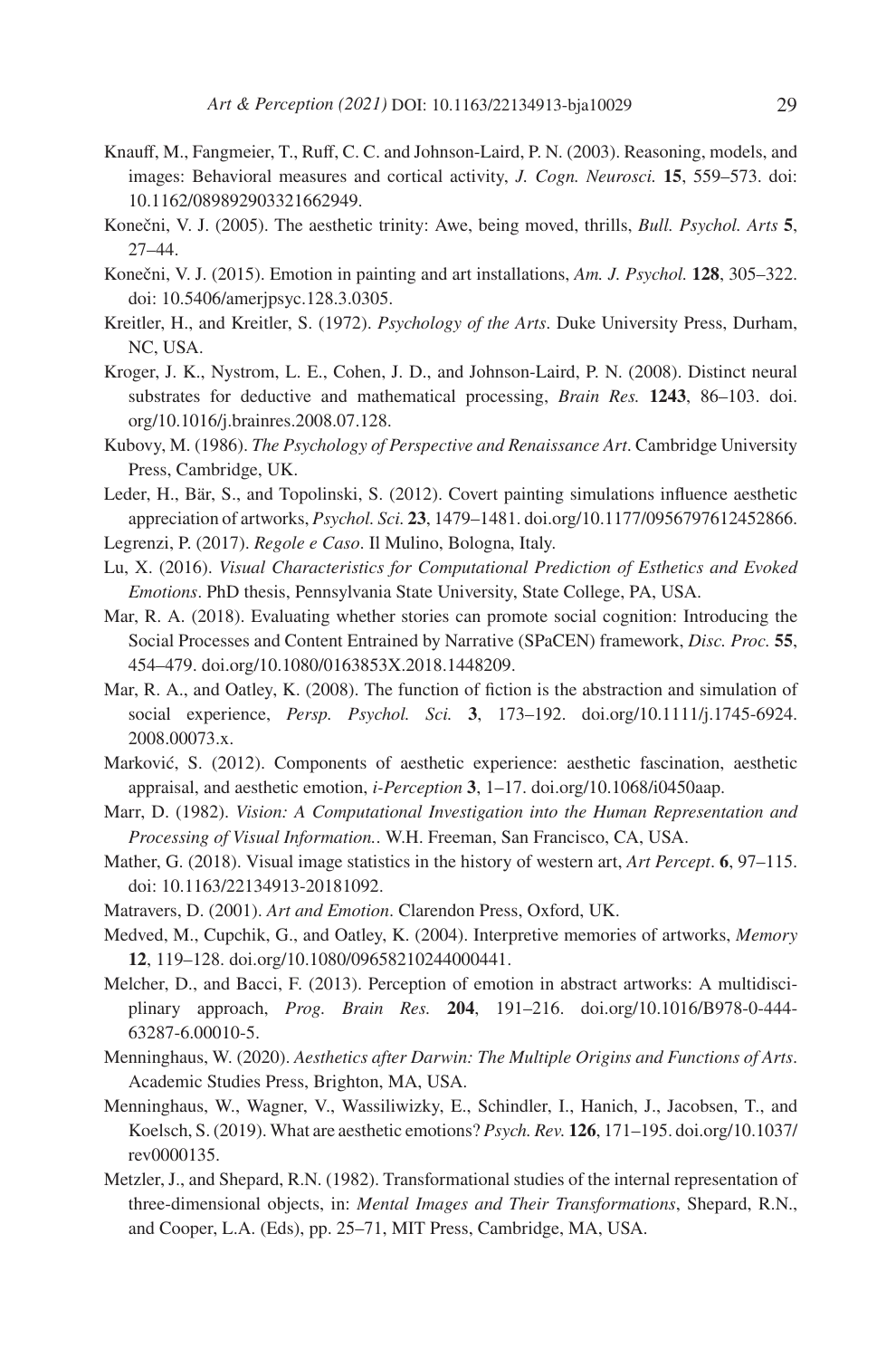- <span id="page-29-15"></span>Miu, A. C., Pitur, S., and Szentágotai-Tătar, A. (2016). Aesthetic emotions across arts: A comparison between painting and music, *Front. Psychol.* **6**, 1951. doi.org/10.3389/fpsyg. 2015.01951.
- <span id="page-29-12"></span>Montepare, J., Koff, E., Zaitchik, D., and Albert, M. (1999). The use of body movements and gestures as cues to emotions in younger and older adults, *J. Nonverbal Behav.* **23**, 133–152. doi.org/10.1023/A:1021435526134.
- <span id="page-29-8"></span>Muth, C., Pepperell, R., & Carbon, C.-C. (2013). Give me Gestalt! Preference for cubist artworks revealing high detectability of objects, *Leonardo* **46**, 488–489. doi.org/10.1162/ LEON\_a\_00649.
- <span id="page-29-6"></span>Nussbaum, M. C. (2001). *Upheavals of Thought: The Intelligence of Emotions*. Cambridge University Press, Cambridge, UK.
- <span id="page-29-7"></span>Oatley, K. (2011). *Such Stuff as Dreams: The Psychology of Fiction*. Wiley-Blackwell, Oxford, UK.
- <span id="page-29-4"></span>Oatley, K. (2016). Fiction: simulation of social worlds, *Trends Cogn. Sci.* **20**, 618–628. doi.org/10.1016/j.tics.2016.06.002.
- <span id="page-29-2"></span>Oatley, K., and Johnson-Laird, P. N. (1987). Towards a cognitive theory of emotions, *Cogn. Emot.* **1**, 29–50. doi.org/10.1080/02699938708408362.
- <span id="page-29-5"></span>Oatley, K., and Johnson-Laird, P.N. (1996). The communicative theory of emotions: Empirical tests, mental models, and implications for social interaction, in: *Striving and Feeling: Interactions among Goals, Affect, and Self-regulation*, L. L. Martin and A. Tesser (Eds), pp. 363–393, Lawrence Erlbaum, Mahwah, NJ, USA.
- <span id="page-29-3"></span>Oatley, K., and Johnson-Laird, P. N. (2014). Cognitive approaches to emotions, *Trends Cogn. Sci.* **18**, 134–140. doi.org/10.1016/j.tics.2013.12.004.
- <span id="page-29-13"></span>Ortlieb, S. A., Kügel, W. A., and Carbon, C.-C. (2020). Fechner (1866): The aesthetic association principle—A commented translation, *i-Perception* **11**. doi.org/10.1177/ 2041669520920309.
- <span id="page-29-11"></span>Oyama, T., Agostini, T., Kamada, A., Marković, S., Osaka, E., Sakurai, S., Sarmány-Scguller, I., and Sarris, V. (2008). Similarities in form symbolism among various languages and geographical regions, *Psychologia* **51**, 170–184. doi.org/10.2117/psysoc.2008.170.
- <span id="page-29-10"></span>Palmer, S. E. & Schloss, K. B. (2010). An ecological valence theory of human color preference, *Proc. Natl Acad. Sci. U.S.A.* **107**, 8877–8882. doi.org/10.1073/pnas.0906172107.
- <span id="page-29-9"></span>Palmer, S. E., Schloss, K. B., Xu, Z., and Prado-León, L. R. (2013). Music–color associations are mediated by emotion, *Proc. Natl Acad. Sci. U.S.A.* **110**, 8836–8841. doi.org/10.1073/ pnas.1212562110.
- <span id="page-29-14"></span>Pelowski, M. (2015). Tears and transformation: feeling like crying as an indicator of insightful or "aesthetic" experience with art, *Front. Psychol.* **6**, 1006. doi.org/10.3389/fpsyg. 2015.01006.
- <span id="page-29-1"></span>Pelowski, M., Markey, P. S., Forster, M., Gerger, G., and Leder, H. (2017). Move me, astonish me… delight my eyes and brain: The Vienna Integrated Model of top-down and bottom-up processes in Art Perception (VIMAP) and corresponding affective, evaluative, and neurophysiological correlates, *Phys. Life Rev.* **21**, 80–125. doi.org/10.1016/j.plrev.2017.02.003.
- <span id="page-29-0"></span>Pepperell, R. (2018). Art, energy, and the brain, *Prog. Brain Res.* **237**, 417–435. doi.org/10.1016/ bs.pbr.2018.03.022.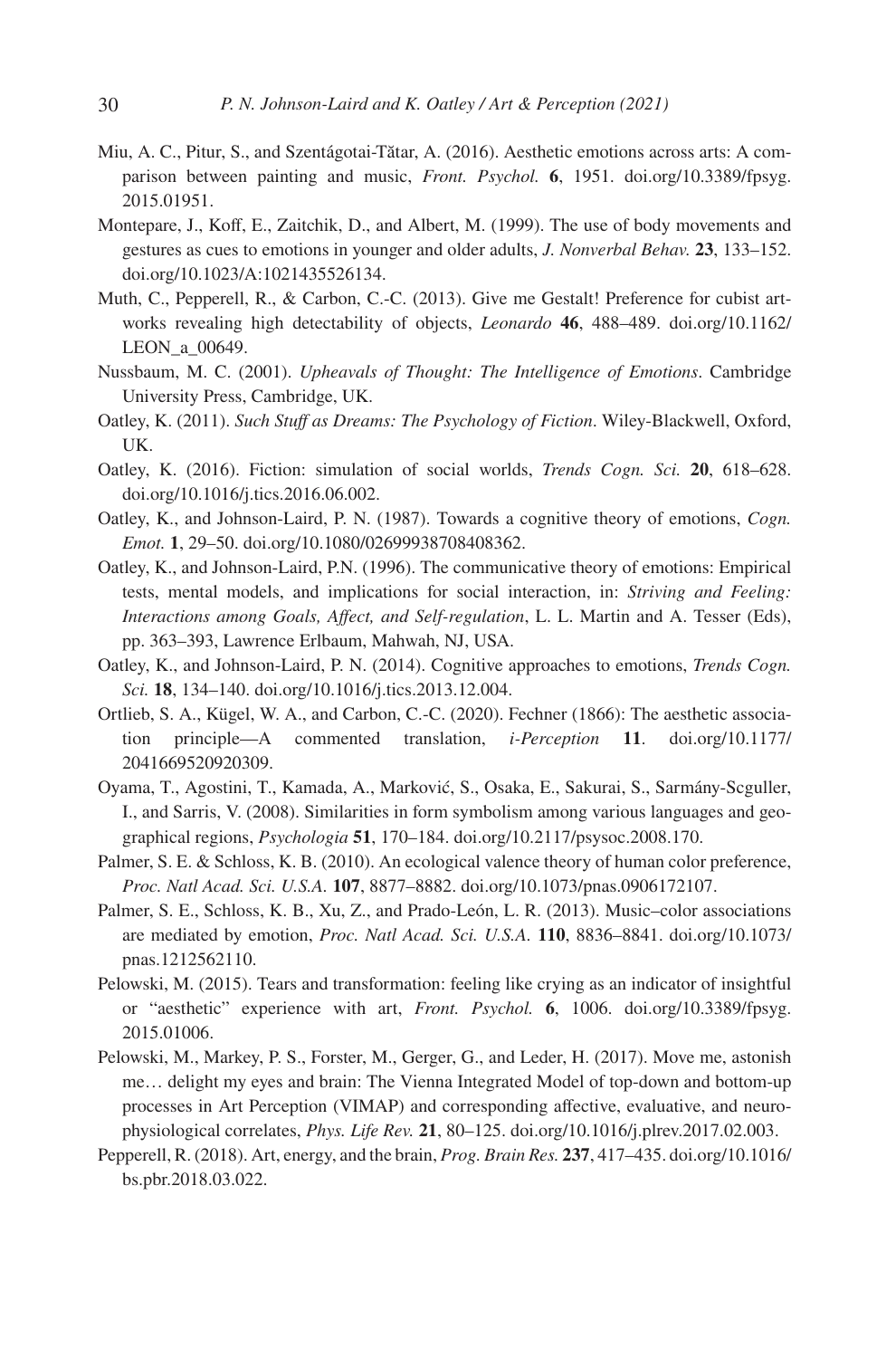- <span id="page-30-12"></span>Piana, S., Staglianò, A., Odone, F., and Camurri, A. (2016). Adaptive body gesture representation for automatic emotion recognition, *ACM Trans. Interact. Intell. Sys*. **6**, 1–31. doi. org/10.1145/2818740.
- <span id="page-30-11"></span>Pollick, F. E., Paterson, H. M., Bruderlin, A., and Sanford, A. J. (2001). Perceiving affect from arm movement, *Cognition* **82**, B51–B61. doi.org/10.1016/S0010-0277(01)00147-0.
- <span id="page-30-6"></span>Prochazkova, E., and Kret, M. E. (2017). Connecting minds and sharing emotions through mimicry: A neurocognitive model of emotional contagion, *Neurosci. Biobehav. Rev.* **80**, 99–114. doi.org/10.1016/j.neubiorev.2017.05.013.
- <span id="page-30-16"></span>Prum, R. O. (2017). *The Evolution of Beauty, How Darwin's Forgotten Theory of Mate Choice Shapes the Animal World—and Us*, Doubleday, New York, NY, USA.
- <span id="page-30-0"></span>Pylyshyn, Z. (2003). Return of the mental image: are there really pictures in the brain? *Trends Cogn. Sci*. **7**, 113–118. doi.org/10.1016/S1364-6613(03)00003-2.
- <span id="page-30-4"></span>Ragni, M., Kola, I., and Johnson-Laird, P. N. (2018). On selecting evidence to test hypotheses: A theory of selection tasks, *Psychol. Bull.* **144**, 779–796. doi: 10.1037/bul0000146.
- <span id="page-30-7"></span>Redies, C. and Brachmann, A. (2017). Statistical image properties in large subsets of traditional art, bad art, and abstract art, *Front. Neurosci.* **11**, 593. doi.org/10.3389/fnins.2017.00593.
- <span id="page-30-5"></span>Richter, J. P. (1980). *The Notebooks of Leonardo da Vinci*. Oxford University Press, Oxford, UK.
- <span id="page-30-1"></span>Rips, L. J. (1994). *The Psychology of Proof: Deductive Reasoning in Human Thinking*. MIT Press, Cambridge, MA, USA.
- <span id="page-30-9"></span>Rizzolati, G. (2015). New findings on mirror mechanism, *J. Neurol. Sci.* **357**, Suppl. 1, e511. doi.org/10.1016/j.jns.2015.09.340.
- <span id="page-30-10"></span>Rizzolatti, G., and Caruana, F. (2017). Some considerations on de Waal and Preston review, *Nat. Rev. Neurosci.* **18**, 769. doi.org/10.1038/nrn.2017.139.
- <span id="page-30-8"></span>Rizzolatti, G., Cattaneo, L., Fabbri-Destro, M., and Rozzi, S. (2014). Cortical mechanisms underlying the organization of goal-directed actions and mirror neuron-based action understanding, *Physiol. Rev.* **94**, 655–706. doi.org/10.1152/physrev.00009.2013.
- <span id="page-30-18"></span>Rothko, M. (2006). Notes from a conversation with Selden Rodman, 1956, in: *Writings on Art: Mark Rothko*, López-Remiro, M. (Ed), p. 119, Yale University Press, New Haven, CT, USA.
- <span id="page-30-19"></span>Sbriscia-Fioretti, B., Berchio, C., Freedberg, D., Gallese, V., and Umiltà, M. A. (2013). ERP modulation during observation of abstract paintings by Franz Kline, *PloS ONE* **8**, e75241. doi.org/10.1371/journ*al*.pone.0075241.
- <span id="page-30-17"></span>Schama, S. (2006). *Power of Art*. BBC Books, London, UK.
- <span id="page-30-14"></span>Schellekens, E., and Goldie, P. (2011). *The Aesthetic Mind: Philosophy and Psychology*. Oxford University Press, Oxford, UK.
- <span id="page-30-2"></span>Scherer, K. R. (1999). Appraisal theories, in: *Handbook of Cognition and Emotion*, T. Dalgleish and M. J. Power, (Eds), pp. 637–663, Wiley, Chichester, UK. doi.org/10.1002/0470013494. ch30.
- <span id="page-30-13"></span>Scherer, K. R. (2005). What are emotions? And how can they be measured? *Soc. Sci. Info.* **44**, 695–729. doi.org/10.1177/0539018405058216.
- <span id="page-30-3"></span>Shannon, C. E. (1948). A mathematical theory of communication, *Bell Syst. Tech. J.* **27**, 379– 423. doi: 10.1002/j.1538–7305.1948.tb01338.x.
- <span id="page-30-15"></span>Shimamura, A. P. (2015). *Experiencing Art: In the Brain of the Beholder*. Oxford University Press, Oxford, UK.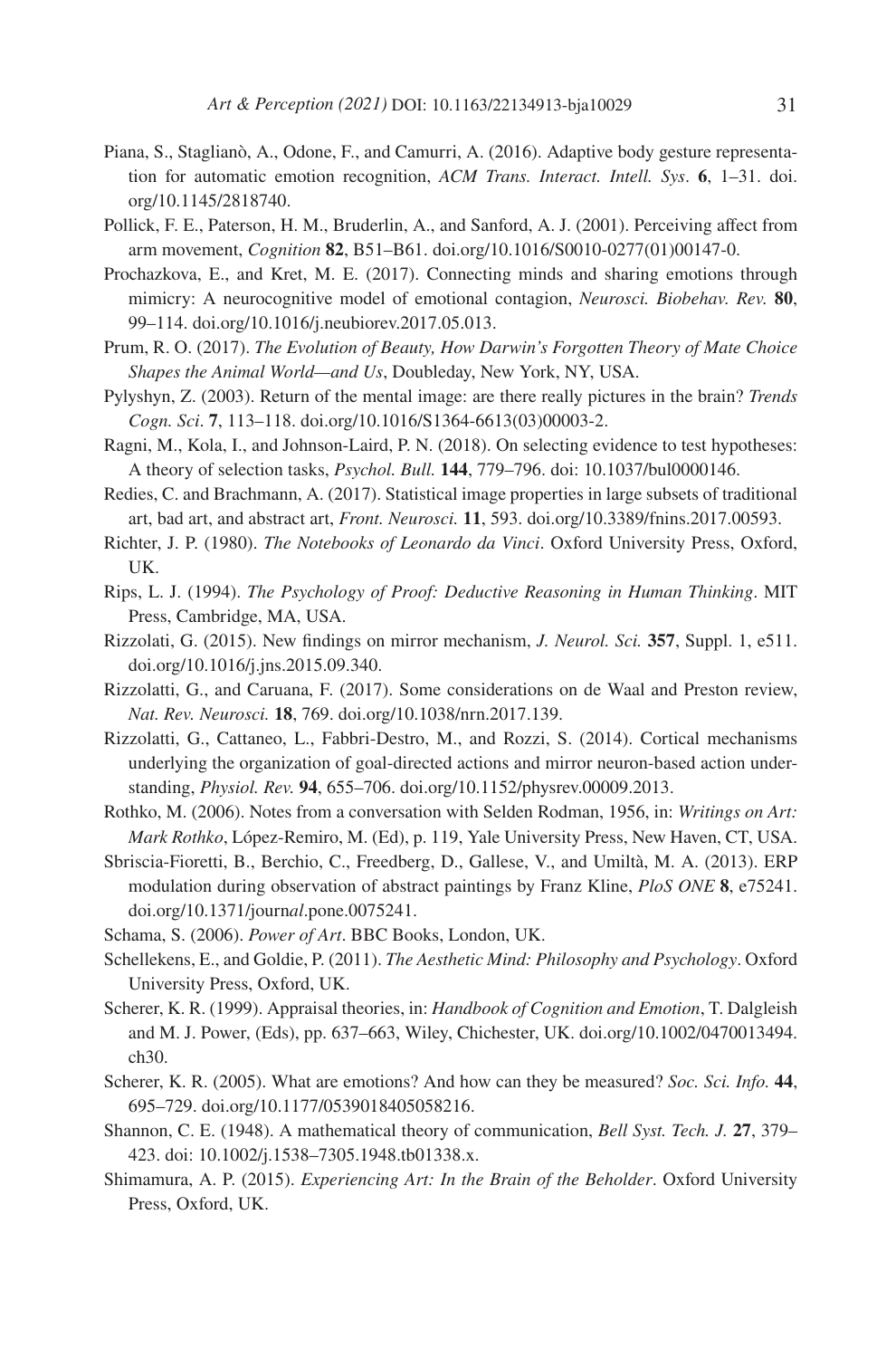- <span id="page-31-2"></span>Sigaki, H. Y. D., Perc, M., and Ribeiro, H. V. (2018). History of art paintings through the lens of entropy and complexity, *Proc. Natl Acad. Sci. U.S.A.* **115**, E8585–E8594. doi.org/10.1073/ pnas.1800083115.
- <span id="page-31-10"></span>Silvia, P. J. (2009). Looking past pleasure: anger, confusion, disgust, pride, surprise, and other unusual aesthetic emotions, *Psychol. Aesthet. Creat. Arts* **3**, 48–51. doi.org/10.1037/ a0014632.
- <span id="page-31-11"></span>Silvia, P. J., and Nusbaum, E. C. (2011). On personality and piloerection: Individual differences in aesthetic chills and other unusual aesthetic experiences, *Psychol. Aesthet. Creat., Arts* **5**, 208–214. doi.org/10.1037/a0021914.
- <span id="page-31-7"></span>Sogon, S., and Masutani, M. (1989). Identification of emotion from body movements: A crosscultural study of Americans and Japanese, *Psychol. Rep.* **65**, 35-46E. doi.org/10.2466/ pr0.1989.65.1.35.
- <span id="page-31-16"></span>Specker, E., Tinio, P. P. L., and van Elk, M. (2017). Do you see what I see? An investigation of the aesthetic experience in the laboratory and museum, *Psychol. Aesthet. Creat. Arts* **11**, 265–275. doi.org/10.1037/aca0000107.
- <span id="page-31-13"></span>Specker, E., Forster, M., Brinkmann, H., Boddy, J., Immelmann, B., Goller, J., Pelowski, M., Rosenberg, R., and Leder, H. (2020.) Warm, lively, rough? Assessing agreement on aesthetic effects of artworks, *PLoS ONE* **15**, e0232083. doi.org/10.1371/journ*al*.pone.0232083.
- <span id="page-31-9"></span>Starr, G. G. (2015). *Feeling Beauty: The Neuroscience of Aesthetic Experience*. MIT Press, Cambridge, MA, USA.
- <span id="page-31-14"></span>Taylor, J. E. T., Witt, J. K., and Grimaldi, P. J. (2012). Uncovering the connection between artist and audience: Viewing painted brushstrokes evokes corresponding action representations in the observer, *Cognition* **125**, 26–36. doi.org/10.1016/j.cognition.2012.06.012.
- <span id="page-31-15"></span>Umiltà, M. A., Berchio, C., Sestito, M., Freedberg, D., and Gallese, V. (2012). Abstract art and cortical motor activation: an EEG study, *Front. Hum. Neurosci.* **6**, 311. doi.org/10.3389/ fnhum.2012.00311.
- <span id="page-31-1"></span>Van de Cruys, S., and Wagemans, J. (2011). Gestalts as predictions: some reflections and an application to art, *Gestalt Theory* **33**, 325–344.
- <span id="page-31-4"></span>van Leeuwen, T. M. (2013). Individual differences in synesthesia, in: J. Simner and E. Hubbard (Eds), Oxford Handbook of Synesthesia, online. doi: 10.1093/oxfordhb/9780199 603329.013.0013.
- <span id="page-31-12"></span>van Paasschen, J., Zamboni, E., Bacci, F., and Melcher, D. (2014). Consistent emotions elicited by low-level visual features in abstract art, *Art Percept*. **2**, 99–118. doi:10.1163/ 22134913-00002012.
- <span id="page-31-3"></span>Vasari, G. (1568/1965) *Lives of the Artists*, Vols. I and II, G. Bull (Ed.). Penguin Books, Harmondsworth, UK.
- <span id="page-31-0"></span>Vessel, E. A., Starr, G. G., and Rubin, N. (2013). Art reaches within: aesthetic experience, the self and the default mode network, *Front. Neurosci.***7**, 258. doi.org/10.3389/fnins.2013.00258.
- <span id="page-31-5"></span>Wallbott, H. G. (1998). Bodily expression of emotion, *Eur. J. Soc. Psychol.* **28**, 879–896. doi. org/10.1002/(SICI)1099-0992(1998110)28:6<879::AID-EJSP901>3.0.CO;2-W.
- <span id="page-31-8"></span>Wanzer, D. L., Finley, K. P., Zarian, S., and Cortez, N. (2018). Experiencing flow while viewing art: Development of the Aesthetic Experience Questionnaire, *Psychol. Aesthet. Creat. Arts* **14**, 113–124. doi.org/10.1037/aca0000203.
- <span id="page-31-6"></span>Wu, J., Zhang, Y., Zhao, X., and Gao, W. (2020). A generalized zero-shot framework for emotion recognition from body gestures, *arXiv:2010.06362*.